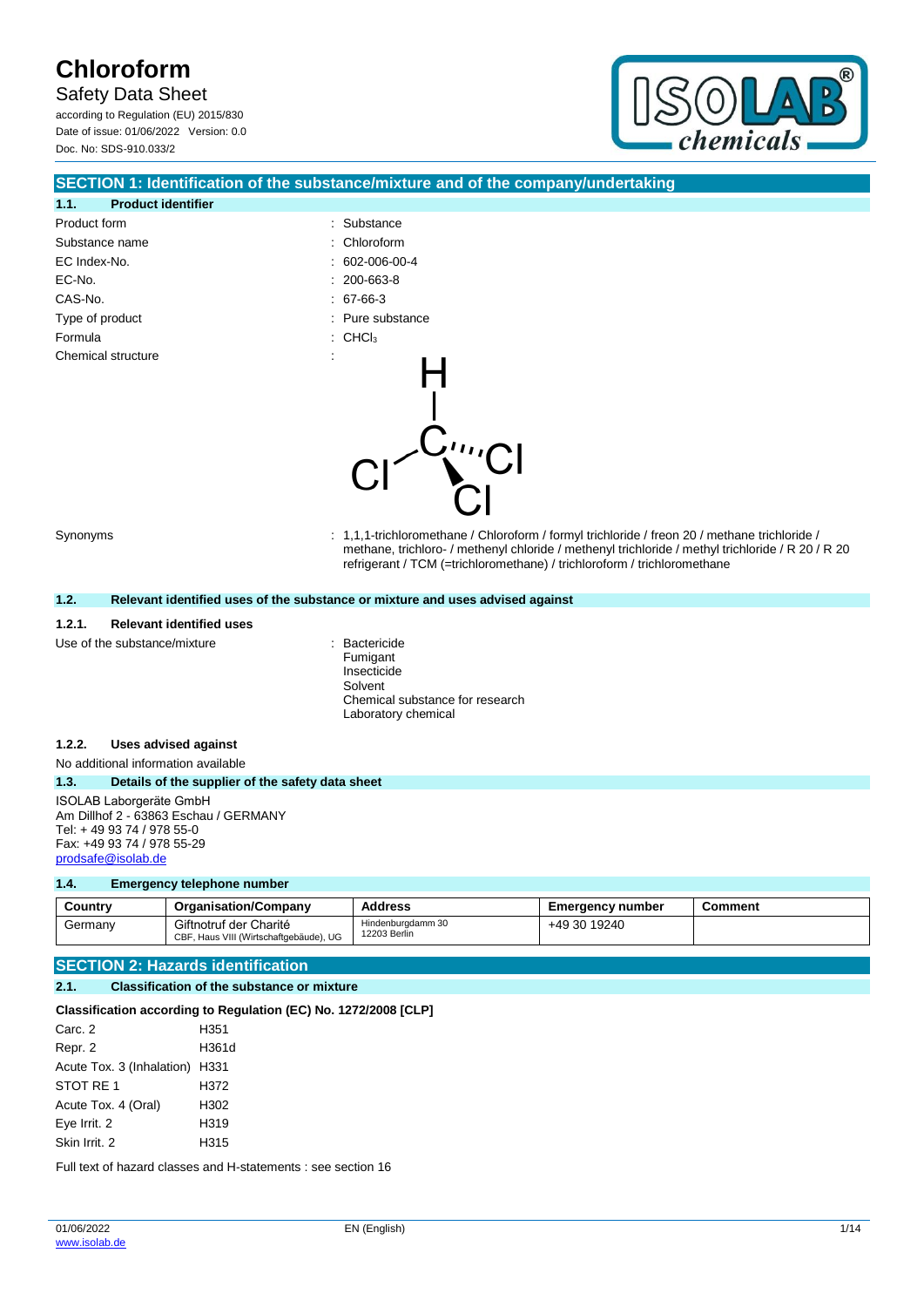## Safety Data Sheet

according to Regulation (EU) 2015/830 Date of issue: 01/06/2022 Version: 0.0 Doc. No: SDS-910.033/2



**Adverse physicochemical, human health and environmental effects** No additional information available

#### **2.2. Label elements**

#### Labelling according to Regulation (EC) No. 1272/2008 [CLP]

Hazard pictograms (CLP) :

| Hazaru pictugrafijs (ULF)      | GHS06<br>GHS08                                                                                                                                                                                                                                                                                                                                                                                                                                       |
|--------------------------------|------------------------------------------------------------------------------------------------------------------------------------------------------------------------------------------------------------------------------------------------------------------------------------------------------------------------------------------------------------------------------------------------------------------------------------------------------|
| Signal word (CLP)              | Danger                                                                                                                                                                                                                                                                                                                                                                                                                                               |
| Hazard statements (CLP)        | H351 - Suspected of causing cancer<br>H361d - Suspected of damaging the unborn child<br>H331 - Toxic if inhaled<br>H372 - Causes damage to organs through prolonged or repeated exposure<br>H302 - Harmful if swallowed<br>H319 - Causes serious eye irritation<br>H315 - Causes skin irritation                                                                                                                                                     |
| Precautionary statements (CLP) | $: P302 + P352$ IF ON SKIN: Wash with plenty of soap and water.<br>P304 + P340 - IF INHALED: Remove victim to fresh air and keep at rest in a position<br>comfortable for breathing.<br>P305 + P351 + P338 - IF IN EYES: Rinse cautiously with water for several minutes. Remove<br>contact lenses, if present and easy to do. Continue rinsing.<br>P308 + P310 - IF exposed or concerned: immediately call a POISON CENTER or doctor/<br>physician. |

 $\blacktriangle$ 

#### **2.3. Other hazards**

#### No additional information available

| <b>SECTION 3: Composition/information on ingredients</b> |                                                                        |     |  |
|----------------------------------------------------------|------------------------------------------------------------------------|-----|--|
| 3.1.<br><b>Substances</b>                                |                                                                        |     |  |
| <b>Name</b>                                              | <b>Product identifier</b>                                              | %   |  |
| Chloroform                                               | (CAS-No.) 67-66-3<br>(EC-No.) 200-663-8<br>(EC Index-No.) 602-006-00-4 | 100 |  |

Full text of H-statements: see section 16

#### **3.2. Mixtures**

Not applicable

|      | <b>SECTION 4: First aid measures</b>  |                                                                                                                                                                                                                                                                                                                                                                                                                                                                                                                                                                                                            |
|------|---------------------------------------|------------------------------------------------------------------------------------------------------------------------------------------------------------------------------------------------------------------------------------------------------------------------------------------------------------------------------------------------------------------------------------------------------------------------------------------------------------------------------------------------------------------------------------------------------------------------------------------------------------|
| 4.1. | Description of first aid measures     |                                                                                                                                                                                                                                                                                                                                                                                                                                                                                                                                                                                                            |
|      | First-aid measures general            | Check the vital functions. Unconscious: maintain adequate airway and respiration. Respiratory<br>arrest: artificial respiration or oxygen. Cardiac arrest: perform resuscitation. Victim conscious<br>with laboured breathing: half-seated. Victim in shock: on his back with legs slightly raised.<br>Vomiting: prevent asphyxia/aspiration pneumonia. Prevent cooling by covering the victim (no<br>warming up). Keep watching the victim. Give psychological aid. Keep the victim calm, avoid<br>physical strain. Depending on the victim's condition: doctor/hospital. Never give alcohol to<br>drink. |
|      | First-aid measures after inhalation   | : Remove the victim into fresh air. Immediately consult a doctor/medical service.                                                                                                                                                                                                                                                                                                                                                                                                                                                                                                                          |
|      | First-aid measures after skin contact | : Wash immediately with lots of water. Soap may be used. Do not apply (chemical) neutralizing<br>agents. Take victim to a doctor if irritation persists.                                                                                                                                                                                                                                                                                                                                                                                                                                                   |
|      | First-aid measures after eye contact  | : Rinse immediately with plenty of water. Do not apply neutralizing agents. Take victim to an<br>ophthalmologist if irritation persists.                                                                                                                                                                                                                                                                                                                                                                                                                                                                   |
|      | First-aid measures after ingestion    | : Rinse mouth with water. Immediately after ingestion: give lots of water to drink. Do not give<br>milk/oil to drink. Do not induce vomiting. Call Poison Information Centre<br>(www.big.be/antigif.htm). Consult a doctor/medical service if you feel unwell. Ingestion of large<br>quantities: immediately to hospital. Take the container/vomit to the doctor/hospital.                                                                                                                                                                                                                                 |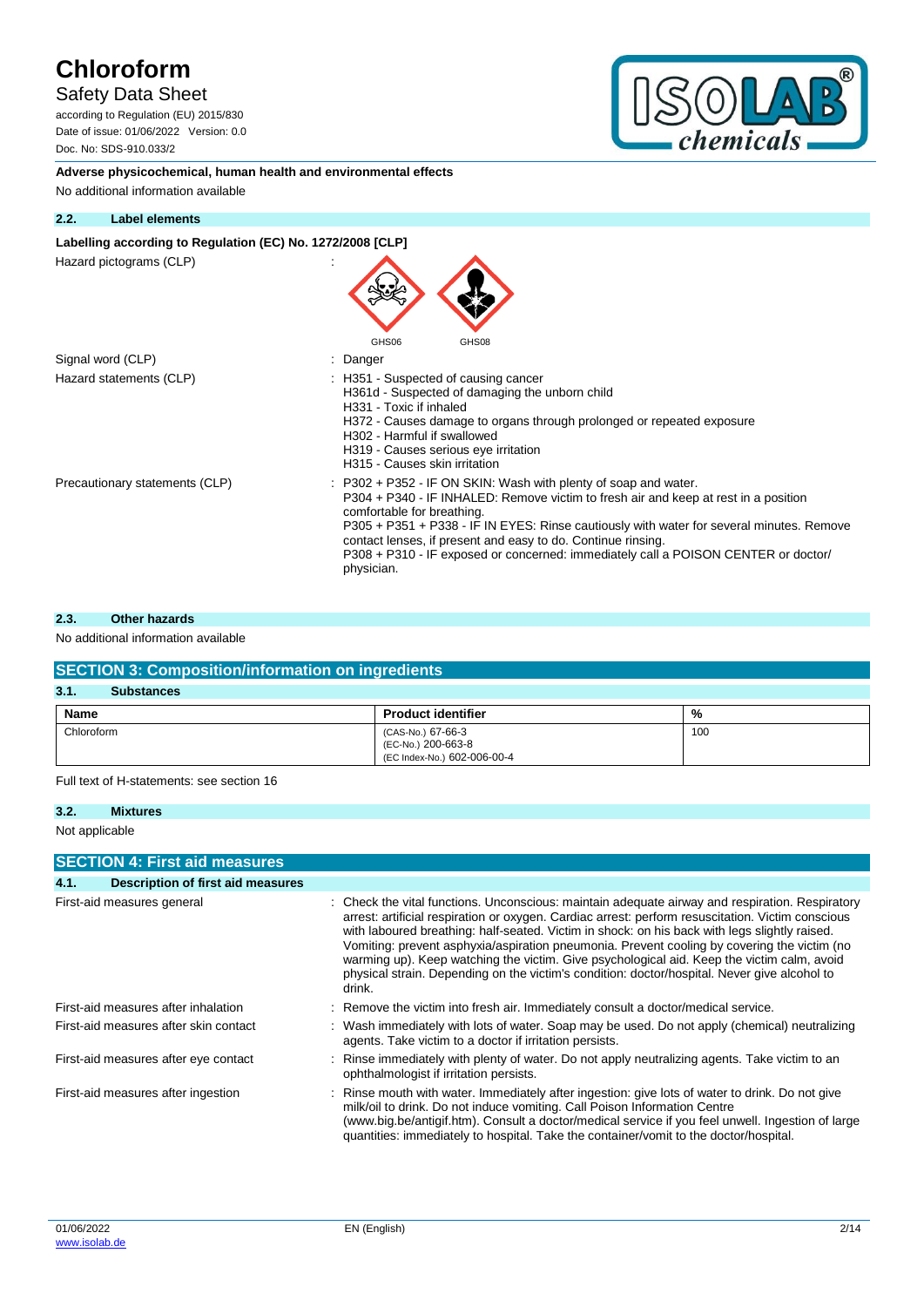Safety Data Sheet

according to Regulation (EU) 2015/830 Date of issue: 01/06/2022 Version: 0.0 Doc. No: SDS-910.033/2



| 4.2.        | Most important symptoms and effects, both acute and delayed         |                                                                                                                                                                                                                                                                                                                           |
|-------------|---------------------------------------------------------------------|---------------------------------------------------------------------------------------------------------------------------------------------------------------------------------------------------------------------------------------------------------------------------------------------------------------------------|
|             | Symptoms/effects after inhalation                                   | : Feeling of weakness. Dry/sore throat. Central nervous system depression. Headache. Nausea.<br>Vomiting. Dizziness. Narcosis. Mental confusion. Drunkenness. Coordination disorders.<br>Disturbances of consciousness. Disturbances of heart rate. Enlargement/affection of the liver.<br>Affection of the renal tissue. |
|             | Symptoms/effects after skin contact                                 | Red skin. Dry skin. Tingling/irritation of the skin. ON CONTINUOUS EXPOSURE/CONTACT:<br>Blisters.                                                                                                                                                                                                                         |
|             | Symptoms/effects after eye contact                                  | Irritation of the eye tissue.                                                                                                                                                                                                                                                                                             |
|             | Symptoms/effects after ingestion                                    | Risk of aspiration pneumonia. Irritation of the gastric/intestinal mucosa. Symptoms similar to<br>those listed under inhalation.                                                                                                                                                                                          |
|             | Chronic symptoms                                                    | ON CONTINUOUS/REPEATED EXPOSURE/CONTACT: Behavioural disturbances. Impaired<br>concentration. Delusions. Gastrointestinal complaints. Degeneration of heart tissue.<br>Enlargement/affection of the liver. Yellow skin. Affection of the renal tissue.                                                                    |
| 4.3.        |                                                                     | Indication of any immediate medical attention and special treatment needed                                                                                                                                                                                                                                                |
|             | No additional information available                                 |                                                                                                                                                                                                                                                                                                                           |
|             | <b>SECTION 5: Fire-fighting measures</b>                            |                                                                                                                                                                                                                                                                                                                           |
| 5.1.        | <b>Extinguishing media</b>                                          |                                                                                                                                                                                                                                                                                                                           |
|             | Suitable extinguishing media                                        | Adapt extinguishing media to the environment.                                                                                                                                                                                                                                                                             |
|             | Unsuitable extinguishing media                                      | : No unsuitable extinguishing media known.                                                                                                                                                                                                                                                                                |
| 5.2.        | Special hazards arising from the substance or mixture               |                                                                                                                                                                                                                                                                                                                           |
| Fire hazard |                                                                     | DIRECT FIRE HAZARD. Non-flammable. INDIRECT FIRE HAZARD. May build up electrostatic<br>charges: risk of ignition. Reactions involving a fire hazard: see "Reactivity Hazard".                                                                                                                                             |
|             | <b>Explosion hazard</b>                                             | INDIRECT EXPLOSION HAZARD. Reactions with explosion hazards: see "Reactivity Hazard".                                                                                                                                                                                                                                     |
| 5.3.        | <b>Advice for firefighters</b>                                      |                                                                                                                                                                                                                                                                                                                           |
|             | Firefighting instructions                                           | Cool tanks/drums with water spray/remove them into safety. Do not move the load if exposed to<br>heat. Dilute toxic gases with water spray. Take account of toxic fire-fighting water. Use water<br>moderately and if possible collect or contain it.                                                                     |
|             | <b>SECTION 6: Accidental release measures</b>                       |                                                                                                                                                                                                                                                                                                                           |
| 6.1.        | Personal precautions, protective equipment and emergency procedures |                                                                                                                                                                                                                                                                                                                           |

| For non-emergency personnel<br>6.1.1.                                     |                                                                                                                                                                                                                                              |
|---------------------------------------------------------------------------|----------------------------------------------------------------------------------------------------------------------------------------------------------------------------------------------------------------------------------------------|
| Protective equipment                                                      | : Gloves. Protective goggles. Head/neck protection. Protective clothing. Large spills/in enclosed<br>spaces: gas-tight suit. Reactivity hazard: gas-tight suit. See "Material-Handling" to select<br>protective clothing.                    |
| Emergency procedures                                                      | : Keep upwind. Mark the danger area. Consider evacuation. Seal off low-lying areas. Close<br>doors and windows of adjacent premises. No naked flames. Keep containers closed. Protect<br>substance against light. Wash contaminated clothes. |
| For emergency responders<br>6.1.2.<br>No additional information available |                                                                                                                                                                                                                                              |

## **6.2. Environmental precautions**

Prevent soil and water pollution. Prevent spreading in sewers.

| 6.3.<br>Methods and material for containment and cleaning up |                                                                                                                                                                                                                                                                                                                                                                                                                                                       |
|--------------------------------------------------------------|-------------------------------------------------------------------------------------------------------------------------------------------------------------------------------------------------------------------------------------------------------------------------------------------------------------------------------------------------------------------------------------------------------------------------------------------------------|
| For containment                                              | : Contain released substance, pump into suitable containers. Consult "Material-handling" to<br>select material of containers. Plug the leak, cut off the supply. Dam up the liquid spill. Try to<br>reduce evaporation. Provide equipment/receptacles with earthing. Dilute toxic gases/vapours<br>with water spray. Take account of toxic/corrosive precipitation water.                                                                             |
| Methods for cleaning up                                      | : Take up liquid spill into inert absorbent material, e.g.: sand, earth, vermiculite. Scoop absorbed<br>substance into closing containers. See "Material-handling" for suitable container materials.<br>Carefully collect the spill/leftovers. Damaged/cooled tanks must be emptied. Clean<br>contaminated surfaces with an excess of water. Take collected spill to manufacturer/competent<br>authority. Wash clothing and equipment after handling. |
| 6.4.<br><b>Reference to other sections</b>                   |                                                                                                                                                                                                                                                                                                                                                                                                                                                       |

No additional information available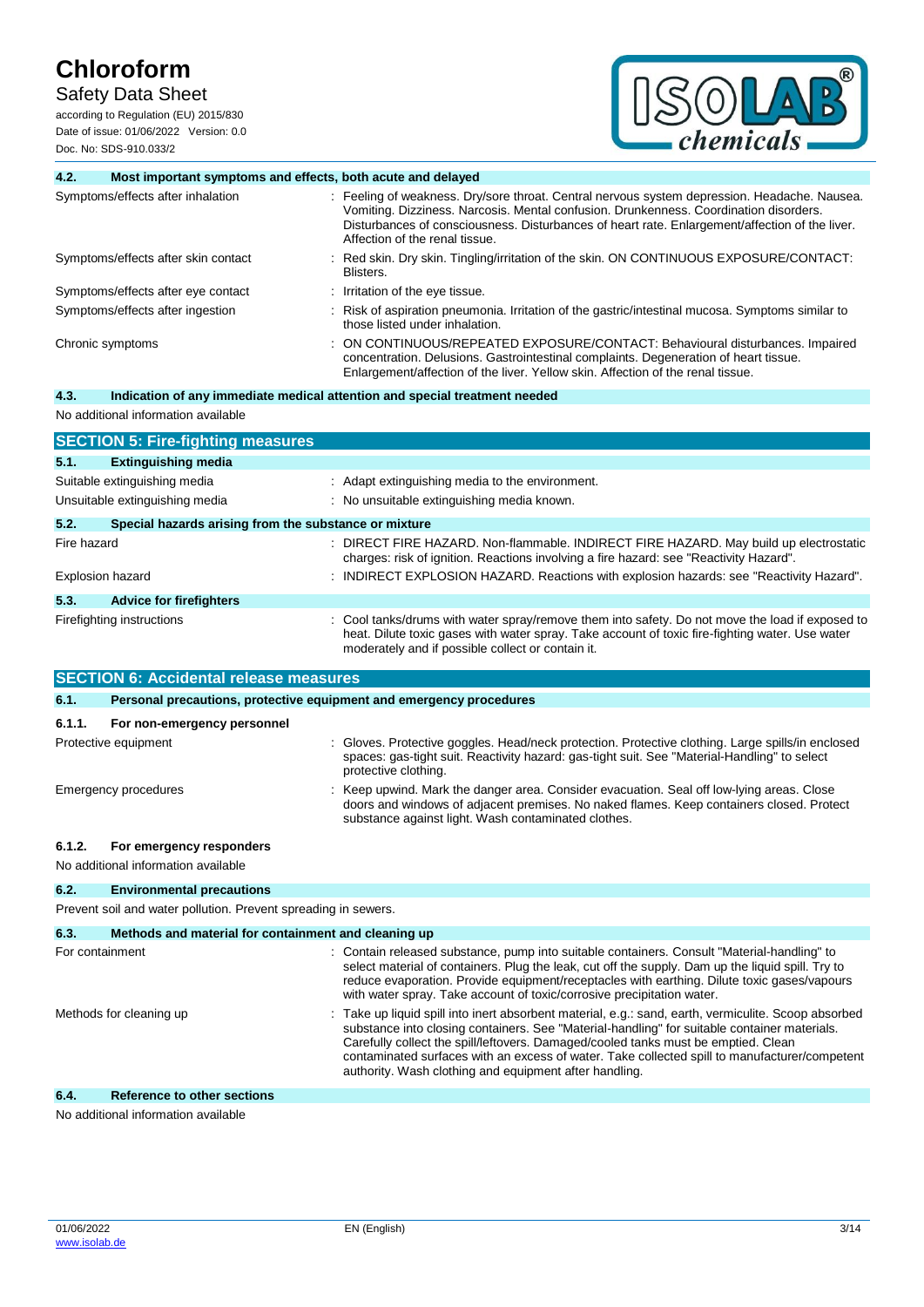## Safety Data Sheet

according to Regulation (EU) 2015/830 Date of issue: 01/06/2022 Version: 0.0 Doc. No: SDS-910.033/2



**SECTION 7: Handling and storage**

| 7.1.                          | <b>Precautions for safe handling</b>                         |                                                                                                                                                                                                                                                                                                                                                                                                                                                                                  |  |
|-------------------------------|--------------------------------------------------------------|----------------------------------------------------------------------------------------------------------------------------------------------------------------------------------------------------------------------------------------------------------------------------------------------------------------------------------------------------------------------------------------------------------------------------------------------------------------------------------|--|
| Precautions for safe handling |                                                              | Comply with the legal requirements. Remove contaminated clothing immediately. Clean<br>contaminated clothing. Thoroughly clean/dry the installation before use. Do not discharge the<br>waste into the drain. Use earthed equipment. Keep away from naked flames/heat. Observe<br>strict hygiene. Keep container tightly closed. Measure the concentration in the air regularly.<br>Carry operations in the open/under local exhaust/ventilation or with respiratory protection. |  |
| 7.2.                          | Conditions for safe storage, including any incompatibilities |                                                                                                                                                                                                                                                                                                                                                                                                                                                                                  |  |
|                               | Heat and ignition sources                                    | : KEEP SUBSTANCE AWAY FROM: heat sources.                                                                                                                                                                                                                                                                                                                                                                                                                                        |  |
|                               | Information on mixed storage                                 | : KEEP SUBSTANCE AWAY FROM: oxidizing agents. (strong) acids. (strong) bases.                                                                                                                                                                                                                                                                                                                                                                                                    |  |
| Storage area                  |                                                              | Store in a dark area. Ventilation at floor level. Fireproof storeroom. Provide for a tub to collect<br>spills. Provide the tank with earthing. Unauthorized persons are not admitted. Store only in a<br>limited quantity. Meet the legal requirements. Store at ambient temperature.                                                                                                                                                                                            |  |
|                               | Special rules on packaging                                   | : SPECIAL REQUIREMENTS: hermetical. clean. opaque. correctly labelled. meet the legal<br>requirements. Secure fragile packagings in solid containers.                                                                                                                                                                                                                                                                                                                            |  |
|                               | Packaging materials                                          | : SUITABLE MATERIAL: metal. steel. stainless steel. iron. glass. tin. MATERIAL TO AVOID:<br>aluminium. copper.                                                                                                                                                                                                                                                                                                                                                                   |  |

## **7.3. Specific end use(s)**

No additional information available

### **SECTION 8: Exposure controls/personal protection**

| 8.1.<br><b>Control parameters</b> |                                                            |                                                                                                                                                                                                                                                                                                                                                                                                                                                                                                                                    |
|-----------------------------------|------------------------------------------------------------|------------------------------------------------------------------------------------------------------------------------------------------------------------------------------------------------------------------------------------------------------------------------------------------------------------------------------------------------------------------------------------------------------------------------------------------------------------------------------------------------------------------------------------|
| <b>Chloroform (67-66-3)</b>       |                                                            |                                                                                                                                                                                                                                                                                                                                                                                                                                                                                                                                    |
| EU                                | Local name                                                 | Chloroform                                                                                                                                                                                                                                                                                                                                                                                                                                                                                                                         |
| EU                                | IOELV TWA (mg/m <sup>3</sup> )                             | 10 mg/m <sup>3</sup> (Chloroform; EU; Time-weighted average<br>exposure limit 8 h; Indicative occupational exposure<br>limit value)                                                                                                                                                                                                                                                                                                                                                                                                |
| <b>EU</b>                         | IOELV TWA (ppm)                                            | 2 ppm (Chloroform; EU; Time-weighted average<br>exposure limit 8 h; Indicative occupational exposure<br>limit value)                                                                                                                                                                                                                                                                                                                                                                                                               |
| EU                                | <b>Notes</b>                                               | Skin                                                                                                                                                                                                                                                                                                                                                                                                                                                                                                                               |
| Austria                           | Local name                                                 | Trichlormethan (R 20)                                                                                                                                                                                                                                                                                                                                                                                                                                                                                                              |
| Austria                           | $MAK$ (mg/m <sup>3</sup> )                                 | $10 \text{ mg/m}^3$                                                                                                                                                                                                                                                                                                                                                                                                                                                                                                                |
| Austria                           | MAK (ppm)                                                  | 2 ppm                                                                                                                                                                                                                                                                                                                                                                                                                                                                                                                              |
| Austria                           | Remark (AT)                                                | Н                                                                                                                                                                                                                                                                                                                                                                                                                                                                                                                                  |
| Belgium                           | Local name                                                 | Chloroforme # Chloroform                                                                                                                                                                                                                                                                                                                                                                                                                                                                                                           |
| Belgium                           | Limit value $(mg/m3)$                                      | 10 mg/m <sup>3</sup> (Chloroforme; Belgium; Time-weighted<br>average exposure limit 8 h)                                                                                                                                                                                                                                                                                                                                                                                                                                           |
| Belgium                           | Limit value (ppm)                                          | 2 ppm (Chloroforme; Belgium; Time-weighted average<br>exposure limit 8 h)                                                                                                                                                                                                                                                                                                                                                                                                                                                          |
| Belgium                           | Remark (BE)                                                | D: La mention D signifie que la résorption de l'agent,<br>via la peau, les muqueuses ou les yeux, constitue une<br>partie importante de l'exposition totale. Cette<br>résorption peut se faire tant par contact direct que par<br>présence de l'agent dans l'air. # De vermelding D<br>betekent dat de opname van het agens via de huid, de<br>slijmvliezen of de ogen een belangrijk deel van de<br>totale blootstelling vormt. Deze opname kan het<br>gevolg zijn van zowel direct contact als zijn<br>aanwezigheid in de lucht. |
| <b>Bulgaria</b>                   | Local name                                                 | Хлороформ                                                                                                                                                                                                                                                                                                                                                                                                                                                                                                                          |
| <b>Bulgaria</b>                   | OEL TWA (mg/m <sup>3</sup> )                               | $10$ mg/m <sup>3</sup>                                                                                                                                                                                                                                                                                                                                                                                                                                                                                                             |
| <b>Bulgaria</b>                   | OEL TWA (ppm)                                              | 2 ppm                                                                                                                                                                                                                                                                                                                                                                                                                                                                                                                              |
| <b>Bulgaria</b>                   | <b>Notes</b>                                               | Кожа (възможна е значителна резорбция чрез<br>кожата); • (Химични агенти, за които са определени<br>гранични стойности във въздуха на работната<br>среда за Европейската общност)                                                                                                                                                                                                                                                                                                                                                  |
| Croatia                           | Local name                                                 | Kloroform; (Triklorometan)                                                                                                                                                                                                                                                                                                                                                                                                                                                                                                         |
| Croatia                           | GVI (granična vrijednost izloženosti) (mg/m <sup>3</sup> ) | 10 mg/ $m3$                                                                                                                                                                                                                                                                                                                                                                                                                                                                                                                        |
| Croatia                           | GVI (granična vrijednost izloženosti) (ppm)                | 2 ppm                                                                                                                                                                                                                                                                                                                                                                                                                                                                                                                              |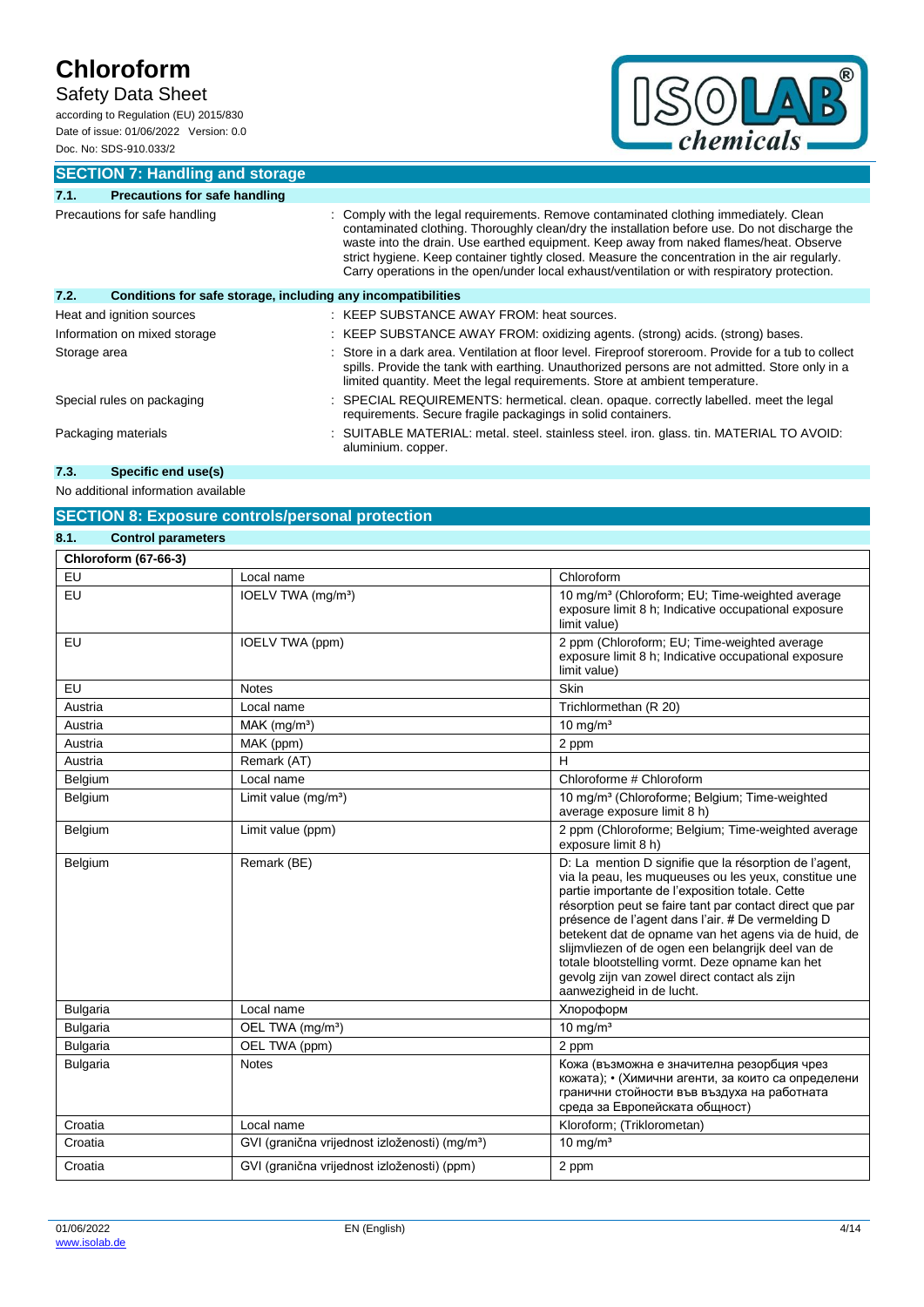## Safety Data Sheet



| <b>Chloroform (67-66-3)</b> |                                                                       |                                                                                                                                                                                                                                                                                                                                      |
|-----------------------------|-----------------------------------------------------------------------|--------------------------------------------------------------------------------------------------------------------------------------------------------------------------------------------------------------------------------------------------------------------------------------------------------------------------------------|
| Croatia                     | Naznake (HR)                                                          | K (Skin): (naznaka da tvar može štetno djelovati kroz<br>kožu); EU* (naznaka da se radi o tvarima za koje su<br>utvrđene indikativne granične vrijednosti izloženosti<br>prema Direktivi 2000/39/ EC (prva lista)); Xn (Štetno);<br>Karc. kat. 3 (tvari koje izazivaju zabrinutost zbog<br>mogućeg karcinogenog djelovanja na ljude) |
| Czech Republic              | Local name                                                            | Trichlormethan                                                                                                                                                                                                                                                                                                                       |
| <b>Czech Republic</b>       | Expoziční limity (PEL) (mg/m <sup>3</sup> )                           | 10 mg/ $m3$                                                                                                                                                                                                                                                                                                                          |
| <b>Czech Republic</b>       | Expoziční limity (PEL) (ppm)                                          | 2.1 ppm                                                                                                                                                                                                                                                                                                                              |
| <b>Czech Republic</b>       | Expoziční limity (NPK-P) (mg/m <sup>3</sup> )                         | $20 \text{ mg/m}^3$                                                                                                                                                                                                                                                                                                                  |
| Czech Republic              | Expoziční limity (NPK-P) (ppm)                                        | 4 ppm                                                                                                                                                                                                                                                                                                                                |
| Czech Republic              | Remark (CZ)                                                           | P, D                                                                                                                                                                                                                                                                                                                                 |
| Denmark                     | Local name                                                            | Chloroform (Trichlormethan)                                                                                                                                                                                                                                                                                                          |
| Denmark                     | Grænseværdie (langvarig) (mg/m <sup>3</sup> )                         | 10 mg/ $m3$                                                                                                                                                                                                                                                                                                                          |
| Denmark                     | Grænseværdie (langvarig) (ppm)                                        | 2 ppm                                                                                                                                                                                                                                                                                                                                |
| Denmark                     | Anmærkninger (DK)                                                     | E (betyder, at stoffet har en EF-grænseværdi);                                                                                                                                                                                                                                                                                       |
|                             |                                                                       | H (betyder, at stoffet kan optages gennem huden);<br>K (betyder, at stoffet anses for at kunne være<br>kræftfremkaldende)                                                                                                                                                                                                            |
| Finland                     | Local name                                                            | Kloroformi                                                                                                                                                                                                                                                                                                                           |
| Finland                     | HTP-arvo $(8h)$ (mg/m <sup>3</sup> )                                  | 10 mg/ $m3$                                                                                                                                                                                                                                                                                                                          |
| Finland                     | HTP-arvo (8h) (ppm)                                                   | 2 ppm                                                                                                                                                                                                                                                                                                                                |
| Finland                     | HTP-arvo (15 min)                                                     | $20 \text{ mg/m}^3$                                                                                                                                                                                                                                                                                                                  |
| Finland                     | HTP-arvo (15 min) (ppm)                                               | 4 ppm                                                                                                                                                                                                                                                                                                                                |
| Finland                     | Huomautus (FI)                                                        | iho                                                                                                                                                                                                                                                                                                                                  |
| France                      | Local name                                                            | Trichlorométhane (Chloroforme)                                                                                                                                                                                                                                                                                                       |
| France                      | $VME$ (mg/m <sup>3</sup> )                                            | 10 mg/m <sup>3</sup> (Trichlorométhane; France; Time-weighted<br>average exposure limit 8 h; VRC: Valeur réglementaire<br>contraignante)                                                                                                                                                                                             |
| France                      | VME (ppm)                                                             | 2 ppm (Trichlorométhane; France; Time-weighted<br>average exposure limit 8 h; VRC: Valeur réglementaire<br>contraignante)                                                                                                                                                                                                            |
| France                      | $VLE$ (mg/m <sup>3</sup> )                                            | 250 mg/m <sup>3</sup> (Trichlorométhane; France; Short time<br>value; VL: Valeur non réglementaire indicative)                                                                                                                                                                                                                       |
| France                      | VLE (ppm)                                                             | 50 ppm (Trichlorométhane; France; Short time value;<br>VL: Valeur non réglementaire indicative)                                                                                                                                                                                                                                      |
| France                      | Note (FR)                                                             | VME règlementaire contraignante; VLE<br>recommandée/admise; risque de pénétration<br>percutanée; substance classée cancérogène de<br>catégorie 2                                                                                                                                                                                     |
| Germany                     | Local name                                                            | Trichlormethan (Chloroform)                                                                                                                                                                                                                                                                                                          |
| Germany                     | TRGS 900 Occupational exposure limit value (mg/m <sup>3</sup> )       | $2.5$ mg/m <sup>3</sup><br>$0.5$ ppm                                                                                                                                                                                                                                                                                                 |
| Germany<br>Germany          | TRGS 900 Occupational exposure limit value (ppm)<br>Remark (TRGS 900) | DFG,EU,Y,H,X                                                                                                                                                                                                                                                                                                                         |
| Gibraltar                   | Eight hours mg/m3                                                     | 10 mg/ $m3$                                                                                                                                                                                                                                                                                                                          |
| Gibraltar                   | Eight hours ppm                                                       | 2 ppm                                                                                                                                                                                                                                                                                                                                |
| Gibraltar                   | Name of agent                                                         | Chloroform                                                                                                                                                                                                                                                                                                                           |
| Gibraltar                   | Notation                                                              | Skin                                                                                                                                                                                                                                                                                                                                 |
| Greece                      | OEL TWA (mg/m <sup>3</sup> )                                          | 50 mg/ $m3$                                                                                                                                                                                                                                                                                                                          |
| Greece<br>Hungary           | OEL TWA (ppm)<br>Local name                                           | 10 ppm<br><b>KLOROFORM</b>                                                                                                                                                                                                                                                                                                           |
| Hungary                     | AK-érték                                                              | 10 mg/m <sup>3</sup>                                                                                                                                                                                                                                                                                                                 |
|                             | CK-érték                                                              | $10 \text{ mg/m}^3$                                                                                                                                                                                                                                                                                                                  |
| Hungary                     |                                                                       | VI.                                                                                                                                                                                                                                                                                                                                  |
| Hungary                     | Megjegyzések (HU)                                                     |                                                                                                                                                                                                                                                                                                                                      |
| Ireland                     | Local name                                                            | Chloroform                                                                                                                                                                                                                                                                                                                           |
| 01/06/2022                  | EN (English)                                                          | 5/14                                                                                                                                                                                                                                                                                                                                 |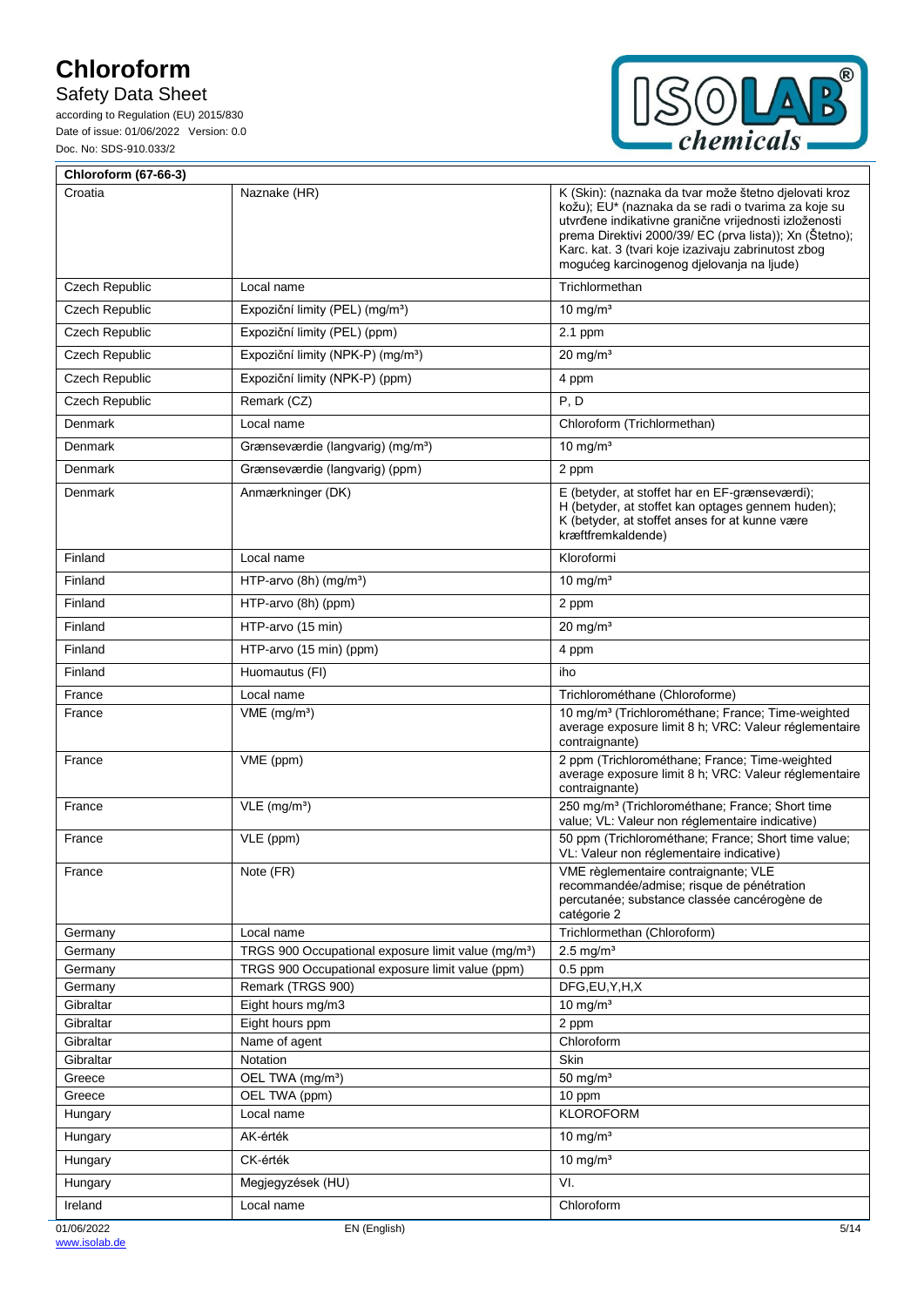## Safety Data Sheet



| <b>Chloroform (67-66-3)</b> |                                            |                                                                                                                                         |
|-----------------------------|--------------------------------------------|-----------------------------------------------------------------------------------------------------------------------------------------|
| Ireland                     | OEL (8 hours ref) (mg/m <sup>3</sup> )     | $9.8$ mg/m <sup>3</sup>                                                                                                                 |
| Ireland                     | OEL (8 hours ref) (ppm)                    | 2 ppm                                                                                                                                   |
| Ireland                     | Notes (IE)                                 | Sk, IOELV                                                                                                                               |
| Italy                       | Local name                                 | Cloroformio                                                                                                                             |
| Italy                       | OEL TWA (mg/m <sup>3</sup> )               | 10 mg/ $m3$                                                                                                                             |
| Italy                       | OEL TWA (ppm)                              | 2 ppm                                                                                                                                   |
| Latvia                      | Local name                                 | Hloroforms (trihlormetāns)                                                                                                              |
| Latvia                      | OEL TWA (mg/m <sup>3</sup> )               | 10 mg/ $m3$                                                                                                                             |
| Latvia                      | OEL TWA (ppm)                              | 2 ppm                                                                                                                                   |
| Luxembourg                  | Local name                                 | Chloroforme                                                                                                                             |
| Luxembourg                  | OEL TWA (mg/m <sup>3</sup> )               | 10 mg/ $m3$                                                                                                                             |
| Luxembourg                  | OEL TWA (ppm)                              | 2 ppm                                                                                                                                   |
| Malta                       | Local name                                 | Chloroform                                                                                                                              |
| Malta                       | OEL TWA (mg/m <sup>3</sup> )               | 10 mg/ $m3$                                                                                                                             |
| Malta                       | OEL TWA (ppm)                              | 2 ppm                                                                                                                                   |
| Netherlands                 | Local name                                 | Chloroform                                                                                                                              |
| Netherlands                 | Grenswaarde TGG 8H (mg/m <sup>3</sup> )    | 5 mg/m <sup>3</sup> (Chloroform; Netherlands; Time-weighted<br>average exposure limit 8 h; Public occupational<br>exposure limit value) |
| Netherlands                 | Grenswaarde TGG 8H (ppm)                   | 1 ppm (Chloroform; Netherlands; Time-weighted<br>average exposure limit 8 h; Public occupational<br>exposure limit value)               |
| Netherlands                 | Grenswaarde TGG 15MIN (mg/m <sup>3</sup> ) | 25 mg/m <sup>3</sup> (Chloroform; Netherlands; Short time value;<br>Public occupational exposure limit value)                           |
| Netherlands                 | Grenswaarde TGG 15MIN (ppm)                | 5 ppm (Chloroform; Netherlands; Short time value;<br>Public occupational exposure limit value)                                          |
| Poland                      | Local name                                 | Chloroform                                                                                                                              |
| Poland                      | $NDS$ (mg/m <sup>3</sup> )                 | $8 \text{ mg/m}^3$                                                                                                                      |
| Portugal                    | Local name                                 | Clorofórmio (Triclorometano)                                                                                                            |
| Portugal                    | OEL TWA (ppm)                              | 10 ppm                                                                                                                                  |
| Romania                     | Local name                                 | Cloroform (triclormetan)                                                                                                                |
| Romania                     | OEL TWA (mg/m <sup>3</sup> )               | 10 mg/ $m3$                                                                                                                             |
| Romania                     | OEL TWA (ppm)                              | 2 ppm                                                                                                                                   |
| Slovakia                    | Local name                                 | Chloroform (trichlórmetán)                                                                                                              |
| Slovakia                    | NPHV (priemerná) (mg/m <sup>3</sup> )      | $10$ mg/m <sup>3</sup>                                                                                                                  |
| Slovakia                    | NPHV (priemerná) (ppm)                     | 2 ppm                                                                                                                                   |
| Slovakia                    | Upozornenie (SK)                           | K - znamená, že faktor môže byť ľahko absorbovaný<br>kožou                                                                              |
| Slovenia                    | Local name                                 | triklorometan (kloroform)                                                                                                               |
| Slovenia                    | OEL TWA (mg/m <sup>3</sup> )               | 10 mg/ $m3$                                                                                                                             |
| Slovenia                    | OEL TWA (ppm)                              | 2 ppm                                                                                                                                   |
| Spain                       | Local name                                 | Triclorometano (Cloroformo)                                                                                                             |
| Spain                       | VLA-ED (mg/m <sup>3</sup> )                | 10 mg/ $m3$                                                                                                                             |
| Spain                       | VLA-ED (ppm)                               | 2 ppm                                                                                                                                   |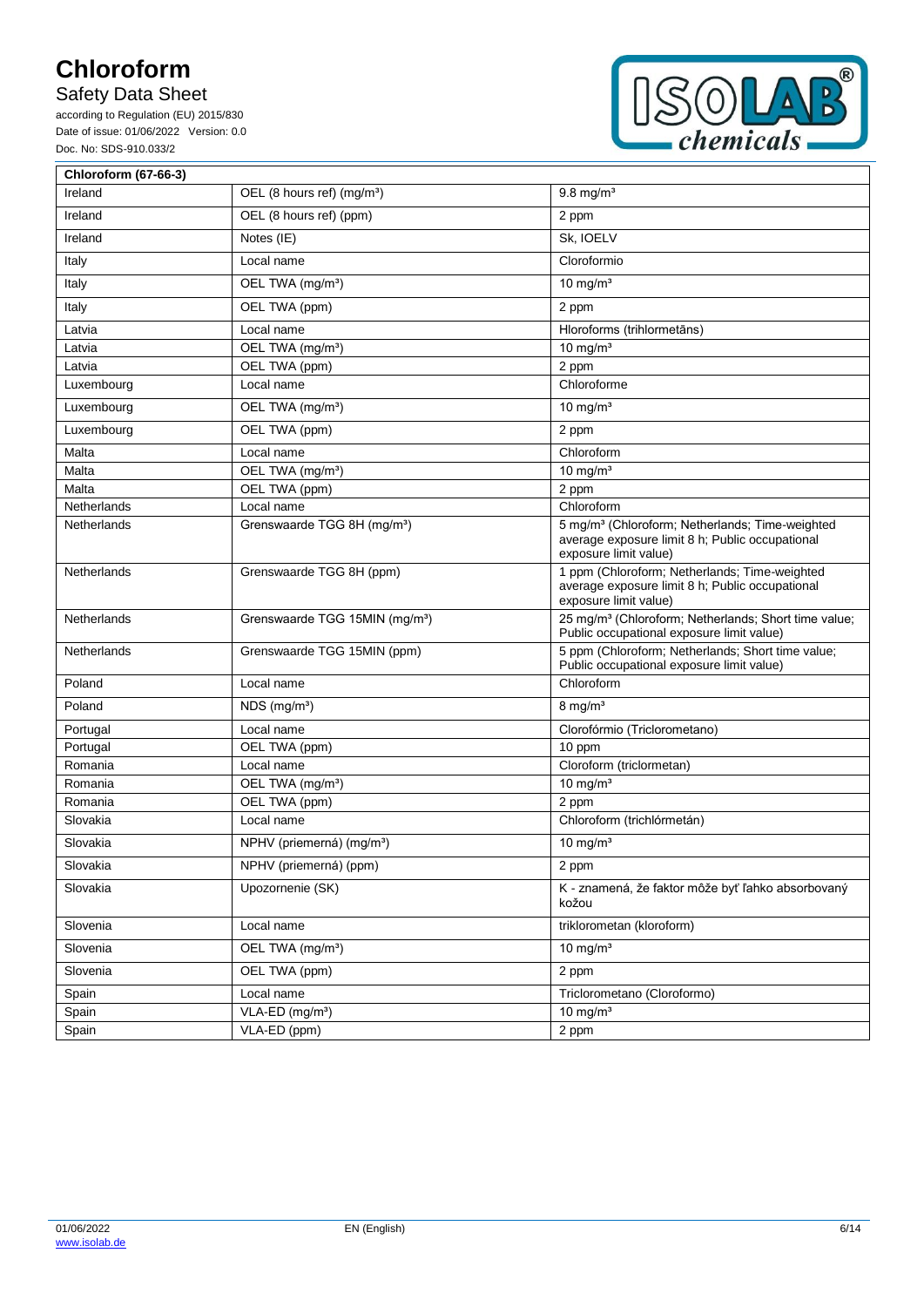## Safety Data Sheet



| <b>Chloroform (67-66-3)</b> |                                           |                                                                                                                                                                                                                                                                                                                                                                                                                                                                                                                                                                                                                                                                                                                                                                                                                                                                                                                                                                                                                                                                                                                                                                                                                                                                                                                                                                                                                                                                                                                                                                                                                |  |
|-----------------------------|-------------------------------------------|----------------------------------------------------------------------------------------------------------------------------------------------------------------------------------------------------------------------------------------------------------------------------------------------------------------------------------------------------------------------------------------------------------------------------------------------------------------------------------------------------------------------------------------------------------------------------------------------------------------------------------------------------------------------------------------------------------------------------------------------------------------------------------------------------------------------------------------------------------------------------------------------------------------------------------------------------------------------------------------------------------------------------------------------------------------------------------------------------------------------------------------------------------------------------------------------------------------------------------------------------------------------------------------------------------------------------------------------------------------------------------------------------------------------------------------------------------------------------------------------------------------------------------------------------------------------------------------------------------------|--|
| Spain                       | Notes                                     | r (Esta sustancia tiene establecidas restricciones a la<br>fabricación, la comercialización o el uso en los<br>términos especificados en el "Reglamento (CE) nº<br>1907/2006 sobre Registro, Evaluación, Autorización y<br>Restricción de sustancias y preparados químicos"<br>(REACH) de 18 de diciembre de 2006 (DOUE L 369<br>de 30 de diciembre de 2006). Las restricciones de una<br>sustancia pueden aplicarse a todos los usos o sólo a<br>usos concretos. El anexo XVII del Reglamento<br>REACH contiene la lista de todas las sustancias<br>restringidas y especifica los usos que se han<br>restringido), Vía dérmica (Indica que, en las<br>exposiciones a esta sustancia, la aportación por la vía<br>cutánea puede resultar significativa para el contenido<br>corporal total si no se adoptan medidas para prevenir<br>la absorción. En estas situaciones, es aconsejable la<br>utilización del control biológico para poder cuantificar<br>la cantidad global absorbida del contaminante. Para<br>más información véase el Apartado 5 de este<br>documento), VLI (Agente químico para el que la U.E.<br>estableció en su día un valor límite indicativo. Todos<br>estos agentes químicos figuran al menos en una de<br>las directivas de valores límite indicativos publicadas<br>hasta ahora (ver Anexo C. Bibliografía). Los estados<br>miembros disponen de un tiempo fijado en dichas<br>directivas para su transposición a los valores límites<br>de cada país miembro. Una vez adoptados, estos<br>valores tienen la misma validez que el resto de los<br>valores adoptados por el país). |  |
| Sweden                      | Local name                                | Kloroform                                                                                                                                                                                                                                                                                                                                                                                                                                                                                                                                                                                                                                                                                                                                                                                                                                                                                                                                                                                                                                                                                                                                                                                                                                                                                                                                                                                                                                                                                                                                                                                                      |  |
| Sweden                      | nivågränsvärde (NVG) (mg/m <sup>3</sup> ) | 10 mg/ $m3$                                                                                                                                                                                                                                                                                                                                                                                                                                                                                                                                                                                                                                                                                                                                                                                                                                                                                                                                                                                                                                                                                                                                                                                                                                                                                                                                                                                                                                                                                                                                                                                                    |  |
| Sweden                      | nivågränsvärde (NVG) (ppm)                | 2 ppm                                                                                                                                                                                                                                                                                                                                                                                                                                                                                                                                                                                                                                                                                                                                                                                                                                                                                                                                                                                                                                                                                                                                                                                                                                                                                                                                                                                                                                                                                                                                                                                                          |  |
| Sweden                      | kortidsvärde (KTV) (mg/m <sup>3</sup> )   | $25 \text{ mg/m}^3$                                                                                                                                                                                                                                                                                                                                                                                                                                                                                                                                                                                                                                                                                                                                                                                                                                                                                                                                                                                                                                                                                                                                                                                                                                                                                                                                                                                                                                                                                                                                                                                            |  |
| Sweden                      | kortidsvärde (KTV) (ppm)                  | 5 ppm                                                                                                                                                                                                                                                                                                                                                                                                                                                                                                                                                                                                                                                                                                                                                                                                                                                                                                                                                                                                                                                                                                                                                                                                                                                                                                                                                                                                                                                                                                                                                                                                          |  |
| Sweden                      | Anmärkning (SE)                           | C (Ämnet är cancerframkallande Risk för cancer finns<br>även vid annan exponering än via inandning. För vissa<br>cancerframkallande ämnen som inte har gränsvärden<br>gäller förbud eller tillståndskrav enligt föreskrifterna om<br>kemiska arbetsmiljörisker); H (Ämnet kan lätt upptas<br>genom huden Det föreskrivna gränsvärdet bedöms ge<br>tillräckligt skydd endast under förutsättning att huden<br>är skyddad mot exponering för ämnet ifråga); V<br>(Vägledande korttidsgränsvärde ska användas som ett<br>rekommenderat högsta värde som inte bör<br>överskridas)                                                                                                                                                                                                                                                                                                                                                                                                                                                                                                                                                                                                                                                                                                                                                                                                                                                                                                                                                                                                                                  |  |
| United Kingdom              | Local name                                | Chloroform                                                                                                                                                                                                                                                                                                                                                                                                                                                                                                                                                                                                                                                                                                                                                                                                                                                                                                                                                                                                                                                                                                                                                                                                                                                                                                                                                                                                                                                                                                                                                                                                     |  |
| United Kingdom              | WEL TWA (mg/m <sup>3</sup> )              | 9.9 mg/m <sup>3</sup> Chloroform; United Kingdom; Time-<br>weighted average exposure limit 8 h; Workplace<br>exposure limit (EH40/2005)                                                                                                                                                                                                                                                                                                                                                                                                                                                                                                                                                                                                                                                                                                                                                                                                                                                                                                                                                                                                                                                                                                                                                                                                                                                                                                                                                                                                                                                                        |  |
| United Kingdom              | WEL TWA (ppm)                             | 2 ppm Chloroform; United Kingdom; Time-weighted<br>average exposure limit 8 h; Workplace exposure limit<br>(EH40/2005)                                                                                                                                                                                                                                                                                                                                                                                                                                                                                                                                                                                                                                                                                                                                                                                                                                                                                                                                                                                                                                                                                                                                                                                                                                                                                                                                                                                                                                                                                         |  |
| United Kingdom              | Remark (WEL)                              | Sk (Can be absorbed through the skin. The assigned<br>substances are those for which there are concerns<br>that dermal absorption will lead to systemic toxicity)                                                                                                                                                                                                                                                                                                                                                                                                                                                                                                                                                                                                                                                                                                                                                                                                                                                                                                                                                                                                                                                                                                                                                                                                                                                                                                                                                                                                                                              |  |
| <b>Russian Federation</b>   | Local name                                | Трихлорметан+                                                                                                                                                                                                                                                                                                                                                                                                                                                                                                                                                                                                                                                                                                                                                                                                                                                                                                                                                                                                                                                                                                                                                                                                                                                                                                                                                                                                                                                                                                                                                                                                  |  |
| <b>Russian Federation</b>   | OEL Ceiling (mg/m <sup>3</sup> )          | 10 mg/ $m3$                                                                                                                                                                                                                                                                                                                                                                                                                                                                                                                                                                                                                                                                                                                                                                                                                                                                                                                                                                                                                                                                                                                                                                                                                                                                                                                                                                                                                                                                                                                                                                                                    |  |
| <b>Russian Federation</b>   | OEL TWA (mg/m <sup>3</sup> )              | $5$ mg/m <sup>3</sup>                                                                                                                                                                                                                                                                                                                                                                                                                                                                                                                                                                                                                                                                                                                                                                                                                                                                                                                                                                                                                                                                                                                                                                                                                                                                                                                                                                                                                                                                                                                                                                                          |  |
| Russian Federation          | Remark (RU)                               | 2 класс опасности - высокоопасное; п (пары и/или<br>газы); + (соединения, при работе с которыми<br>требуется специальная защита кожи и глаз; символ<br>проставлен вслед за наименованием вещества)                                                                                                                                                                                                                                                                                                                                                                                                                                                                                                                                                                                                                                                                                                                                                                                                                                                                                                                                                                                                                                                                                                                                                                                                                                                                                                                                                                                                             |  |
| Norway                      | Local name                                | Triklormetan (Kloroform)                                                                                                                                                                                                                                                                                                                                                                                                                                                                                                                                                                                                                                                                                                                                                                                                                                                                                                                                                                                                                                                                                                                                                                                                                                                                                                                                                                                                                                                                                                                                                                                       |  |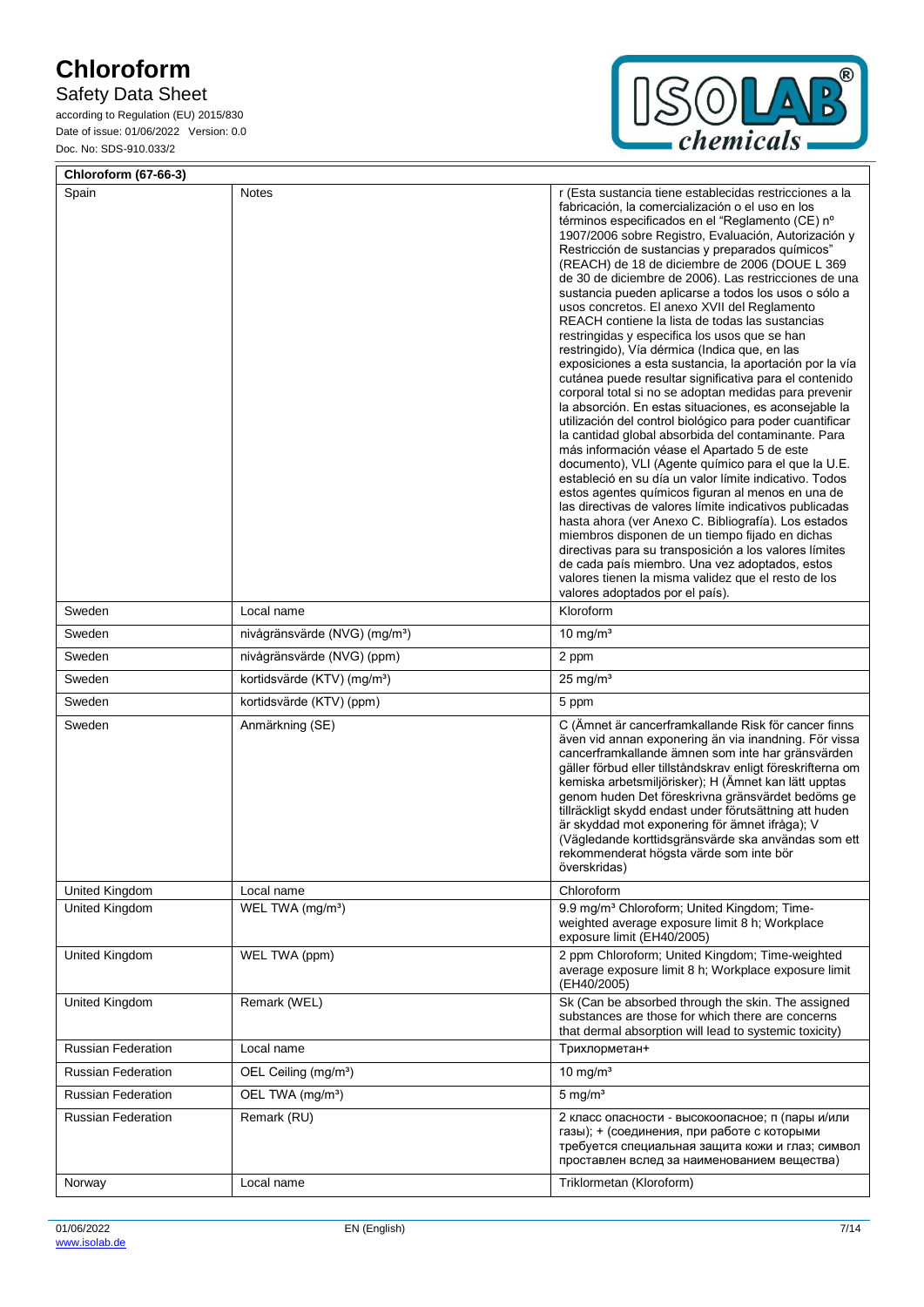## Safety Data Sheet

according to Regulation (EU) 2015/830 Date of issue: 01/06/2022 Version: 0.0 Doc. No: SDS-910.033/2



| <b>Chloroform (67-66-3)</b> |                                         |                                                                                                                                                                                                                                                                                                                                                                                                                                        |
|-----------------------------|-----------------------------------------|----------------------------------------------------------------------------------------------------------------------------------------------------------------------------------------------------------------------------------------------------------------------------------------------------------------------------------------------------------------------------------------------------------------------------------------|
| Norway                      | Grenseverdier (AN) (mg/m <sup>3</sup> ) | $10 \text{ mg/m}^3$                                                                                                                                                                                                                                                                                                                                                                                                                    |
| Norway                      | Grenseverdier (AN) (ppm)                | 2 ppm                                                                                                                                                                                                                                                                                                                                                                                                                                  |
| Norway                      | Merknader (NO)                          | H (Kjemikalier som kan tas opp gjennom huden); K<br>(Kjemikalier som skal betraktes som<br>kreftfremkallende); R (Kjemikalier som skal betraktes<br>som reproduksjonstoksiske); E (EU har en veiledende<br>grenseverdi for stoffet)                                                                                                                                                                                                    |
| Switzerland                 | Local name                              | Chloroform (s. Trichlormethan)                                                                                                                                                                                                                                                                                                                                                                                                         |
| Switzerland                 | $VME$ (mg/m <sup>3</sup> )              | $2.5$ mg/m <sup>3</sup><br>$2.5$ mg/m <sup>3</sup>                                                                                                                                                                                                                                                                                                                                                                                     |
| Switzerland                 | VME (ppm)                               | $0.5$ ppm<br>$0.5$ ppm                                                                                                                                                                                                                                                                                                                                                                                                                 |
| Switzerland                 | $VLE$ (mg/m <sup>3</sup> )              | $5$ mg/m <sup>3</sup><br>$5 \text{ mg/m}^3$                                                                                                                                                                                                                                                                                                                                                                                            |
| Switzerland                 | VLE (ppm)                               | 1 ppm<br>1 ppm                                                                                                                                                                                                                                                                                                                                                                                                                         |
| Switzerland                 | Remark (CH)                             | H C2 M2 R2 <sub>D</sub> SS <sub>C</sub> - Leber, Niere, OAW - DFG, HSE,<br>NIOSH, OSHA                                                                                                                                                                                                                                                                                                                                                 |
| Turkey                      | Local name                              | Kloroform                                                                                                                                                                                                                                                                                                                                                                                                                              |
| Turkey                      | OEL TWA (mg/m <sup>3</sup> )            | 10 mg/ $m3$                                                                                                                                                                                                                                                                                                                                                                                                                            |
| Turkey                      | OEL TWA (ppm)                           | 2 ppm                                                                                                                                                                                                                                                                                                                                                                                                                                  |
| Turkey                      | Comments                                | Deri                                                                                                                                                                                                                                                                                                                                                                                                                                   |
| Australia                   | Local name                              | Chloroform                                                                                                                                                                                                                                                                                                                                                                                                                             |
| Australia                   | TWA $(mg/m3)$                           | 10 mg/m <sup>3</sup> Synonym (Trichloromethane)                                                                                                                                                                                                                                                                                                                                                                                        |
| Australia                   | TWA (ppm)                               | 2 ppm Synonym (Trichloromethane)                                                                                                                                                                                                                                                                                                                                                                                                       |
| Australia                   | Remark (AU)                             | Carcinogenicity Category 2 - Suspected human<br>carcinogen. The classification of a chemical into this<br>category is on the basis of evidence from human and<br>animal studies, where the evidence is not sufficiently<br>convincing to place the chemical into Category 1 or<br>from limited evidence of carcinogenicity in human or<br>animal studies; Sk - Absorption through the skin may<br>be a significant source of exposure. |
| <b>USA - ACGIH</b>          | Local name                              | Chloroform                                                                                                                                                                                                                                                                                                                                                                                                                             |
| USA - ACGIH                 | ACGIH TWA (ppm)                         | 10 ppm (Chloroform; USA; Time-weighted average<br>exposure limit 8 h; TLV - Adopted Value)                                                                                                                                                                                                                                                                                                                                             |
| USA - ACGIH                 | Remark (ACGIH)                          | Liver dam; embryo/fetal dam                                                                                                                                                                                                                                                                                                                                                                                                            |
| USA - OSHA                  | Local name                              | Chloroform (Trichloromethane)                                                                                                                                                                                                                                                                                                                                                                                                          |
| USA - OSHA                  | OSHA PEL (Ceiling) (mg/m <sup>3</sup> ) | 240 mg/ $m3$                                                                                                                                                                                                                                                                                                                                                                                                                           |
| USA - OSHA                  | OSHA PEL (Ceiling) (ppm)                | 50 ppm                                                                                                                                                                                                                                                                                                                                                                                                                                 |

#### **8.2. Exposure controls**

#### **Materials for protective clothing:**

GIVE EXCELLENT RESISTANCE: PVA. viton. GIVE GOOD RESISTANCE: No data available. GIVE LESS RESISTANCE: chlorinated polyethylene. neoprene. nitrile rubber. polyethylene. neoprene/natural rubber. nitrile rubber/PVC. GIVE POOR RESISTANCE: butyl rubber. natural rubber. PVC. styrene-butadiene rubber. neoprene/SBR

#### **Hand protection:**

Gloves

### **Eye protection:**

Safety glasses

#### **Skin and body protection:**

Head/neck protection. Protective clothing

#### **Respiratory protection:**

Gas mask with filter type AX at conc. in air > exposure limit. High vapour/gas concentration: self-contained respirator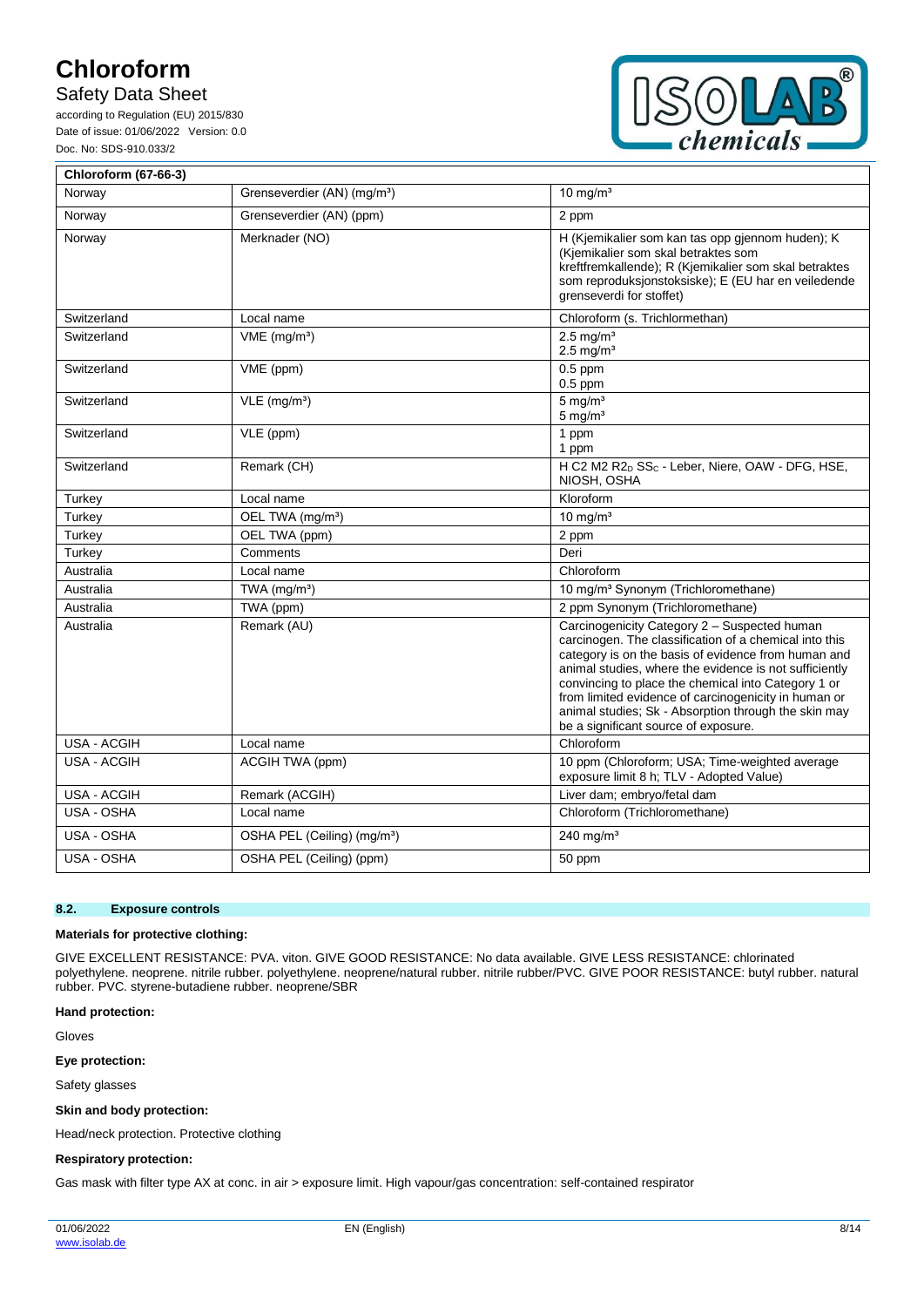## Safety Data Sheet



| <b>Device</b> | Filter type                                           | <b>Condition</b>                 | <b>Standard</b> |
|---------------|-------------------------------------------------------|----------------------------------|-----------------|
| Gas mask      | Type $AX - Low-boiling (<65 °C)$<br>organic compounds | If conc. in air > exposure limit |                 |



| <b>SECTION 9: Physical and chemical properties</b>            |                                                                                                                                                                                                                                                                                                                                                        |  |
|---------------------------------------------------------------|--------------------------------------------------------------------------------------------------------------------------------------------------------------------------------------------------------------------------------------------------------------------------------------------------------------------------------------------------------|--|
| Information on basic physical and chemical properties<br>9.1. |                                                                                                                                                                                                                                                                                                                                                        |  |
| Physical state                                                | : Liquid                                                                                                                                                                                                                                                                                                                                               |  |
| Appearance                                                    | $:$ Liquid.                                                                                                                                                                                                                                                                                                                                            |  |
| Molecular mass                                                | : $119.38$ g/mol                                                                                                                                                                                                                                                                                                                                       |  |
| Colour                                                        | Colourless.                                                                                                                                                                                                                                                                                                                                            |  |
| Odour                                                         | Sweet odour. Ether-like odour.                                                                                                                                                                                                                                                                                                                         |  |
| Odour threshold                                               | : 133 - 276 ppm<br>648 - 1344 mg/m <sup>3</sup>                                                                                                                                                                                                                                                                                                        |  |
| рH                                                            | No data available                                                                                                                                                                                                                                                                                                                                      |  |
| Relative evaporation rate (butylacetate=1)                    | : 11.6                                                                                                                                                                                                                                                                                                                                                 |  |
| Relative evaporation rate (ether=1)                           | : 1.9                                                                                                                                                                                                                                                                                                                                                  |  |
| Melting point                                                 | $: -63 °C$                                                                                                                                                                                                                                                                                                                                             |  |
| Freezing point                                                | : No data available                                                                                                                                                                                                                                                                                                                                    |  |
| Boiling point                                                 | :61°C                                                                                                                                                                                                                                                                                                                                                  |  |
| Flash point                                                   | No data available                                                                                                                                                                                                                                                                                                                                      |  |
| Critical temperature                                          | 263 °C                                                                                                                                                                                                                                                                                                                                                 |  |
| Auto-ignition temperature                                     | > 600 °C (1013 hPa)                                                                                                                                                                                                                                                                                                                                    |  |
| Decomposition temperature                                     | No data available<br>÷                                                                                                                                                                                                                                                                                                                                 |  |
| Flammability (solid, gas)                                     | : No data available                                                                                                                                                                                                                                                                                                                                    |  |
| Vapour pressure                                               | 211 hPa (20 °C)                                                                                                                                                                                                                                                                                                                                        |  |
| Critical pressure                                             | 54702 hPa                                                                                                                                                                                                                                                                                                                                              |  |
| Relative vapour density at 20 °C                              | 4.1                                                                                                                                                                                                                                                                                                                                                    |  |
| Relative density                                              | : 1.47 (20 °C)                                                                                                                                                                                                                                                                                                                                         |  |
| Density                                                       | : 1470 kg/m <sup>3</sup> (20 °C)                                                                                                                                                                                                                                                                                                                       |  |
| Solubility                                                    | Poorly soluble in water. Substance sinks in water. Soluble in ethanol. Soluble in ether. Soluble<br>in acetone. Soluble in oil. Soluble in carbondisulfide. Soluble in petroleum spirit. Soluble in<br>naphtha. Soluble in tetrachloromethane.<br>Water: 0.8 g/100ml (23 °C, poorly soluble)<br>Ethanol: soluble<br>Ether: soluble<br>Acetone: soluble |  |
| Log Pow                                                       | 1.97 (Experimental value; 20 °C)                                                                                                                                                                                                                                                                                                                       |  |
| Viscosity, kinematic                                          | No data available                                                                                                                                                                                                                                                                                                                                      |  |
| Viscosity, dynamic                                            | No data available                                                                                                                                                                                                                                                                                                                                      |  |
| Explosive properties                                          | No data available                                                                                                                                                                                                                                                                                                                                      |  |
| Oxidising properties                                          | No data available                                                                                                                                                                                                                                                                                                                                      |  |
| Explosive limits                                              | : No data available                                                                                                                                                                                                                                                                                                                                    |  |
| 9.2.<br><b>Other information</b>                              |                                                                                                                                                                                                                                                                                                                                                        |  |
| Specific conductivity                                         | : < $10000$ pS/m                                                                                                                                                                                                                                                                                                                                       |  |
| Saturation concentration                                      | : $1045$ g/m <sup>3</sup>                                                                                                                                                                                                                                                                                                                              |  |
| <b>VOC content</b>                                            | $: 100 \%$                                                                                                                                                                                                                                                                                                                                             |  |
| Other properties                                              | Gas/vapour heavier than air at 20°C. Clear. Volatile. No data available. May generate<br>electrostatic charges.                                                                                                                                                                                                                                        |  |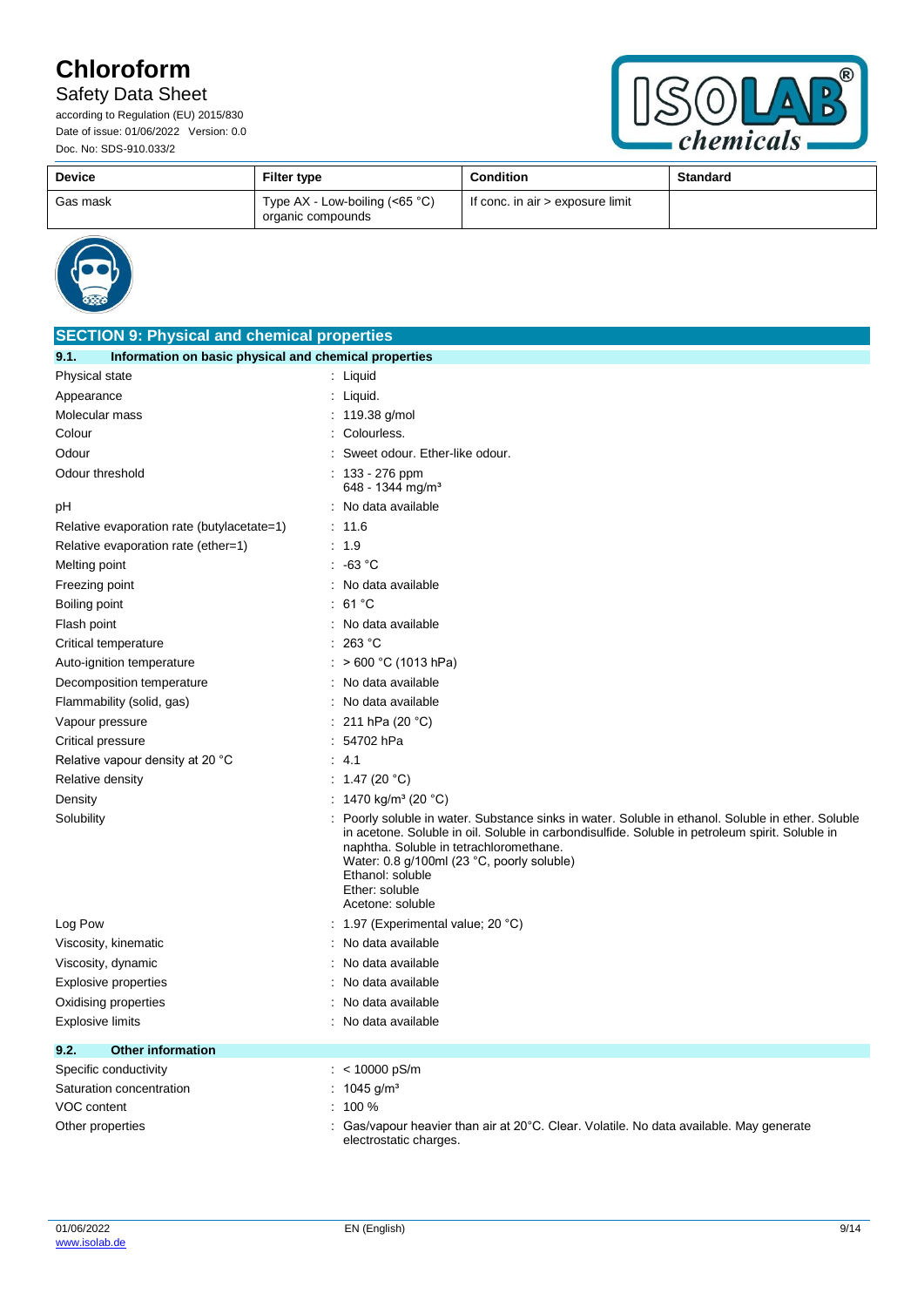## Safety Data Sheet

according to Regulation (EU) 2015/830 Date of issue: 01/06/2022 Version: 0.0 Doc. No: SDS-910.033/2

### **SECTION 10: Stability and reactivity**



### **10.1. Reactivity**

Violent to explosive reaction with many compounds: release of heat. Decomposes slowly on exposure to light and on exposure to air: release of toxic and corrosive gases/vapours (phosgene, chlorine, hydrogen chloride). Reacts with (strong) oxidizers: release of toxic and corrosive gases/vapours (phosgene, chlorine).

### **10.2. Chemical stability**

Unstable on exposure to light. Unstable on exposure to air.

### **10.3. Possibility of hazardous reactions**

No additional information available

### **10.4. Conditions to avoid**

No additional information available

#### **10.5. Incompatible materials**

No additional information available

#### **10.6. Hazardous decomposition products**

No additional information available

**SECTION 11: Toxicological information**

| <b>SECTION TT. TOXICOlOGICAL INTOITIATION</b> |                                                                                                                                                                                                       |
|-----------------------------------------------|-------------------------------------------------------------------------------------------------------------------------------------------------------------------------------------------------------|
| 11.1.<br>Information on toxicological effects |                                                                                                                                                                                                       |
| Acute toxicity                                | : Inhalation: Toxic if inhaled. Oral: Harmful if swallowed.                                                                                                                                           |
| <b>Chloroform (67-66-3)</b>                   |                                                                                                                                                                                                       |
| LD50 oral rat                                 | 695 mg/kg (Rat: OECD 401: Acute Oral Toxicity: Experimental value: 908 mg/kg bodyweight:<br>Rat; OECD 401: Acute Oral Toxicity; Experimental value; 1117 mg/kg bodyweight; Rat)                       |
| LD50 dermal rabbit                            | > 20000 mg/kg (Rabbit; No reliable data available; >3980 mg/kg bodyweight; Rabbit)                                                                                                                    |
| LC50 inhalation rat (mg/l)                    | 48 mg/l/4h (Rat; Literature study)                                                                                                                                                                    |
| Skin corrosion/irritation                     | : Causes skin irritation.                                                                                                                                                                             |
| Serious eye damage/irritation                 | : Causes serious eye irritation.                                                                                                                                                                      |
| Respiratory or skin sensitisation             | Not classified                                                                                                                                                                                        |
| Germ cell mutagenicity                        | : Not classified                                                                                                                                                                                      |
| Carcinogenicity                               | : Suspected of causing cancer.                                                                                                                                                                        |
| Reproductive toxicity                         | Suspected of damaging the unborn child.                                                                                                                                                               |
| STOT-single exposure                          | : Not classified                                                                                                                                                                                      |
| STOT-repeated exposure                        | : Causes damage to organs through prolonged or repeated exposure.                                                                                                                                     |
| Aspiration hazard                             | : Not classified                                                                                                                                                                                      |
| IARC group                                    | : 2B                                                                                                                                                                                                  |
| <b>SECTION 12: Ecological information</b>     |                                                                                                                                                                                                       |
| 12.1.<br><b>Toxicity</b>                      |                                                                                                                                                                                                       |
| Ecology - general                             | : Not classified as dangerous for the environment according to the criteria of Regulation (EC) No<br>1272/2008.                                                                                       |
| Ecology - air                                 | Not classified as dangerous for the ozone layer (Regulation (EC) No 1005/2009). Not included<br>in the list of fluorinated greenhouse gases (Regulation (EC) No 842/2006). TA-Luft Klasse<br>5.2.5/l. |

| Ecology - water      | . Ground water pollutant. Harmful to fishes. Harmful to invertebrates (Daphnia). Harmful to algae. |
|----------------------|----------------------------------------------------------------------------------------------------|
| Chloroform (67-66-3) |                                                                                                    |
| LC50 fish 1          | 18.2 ppm (LC50; ASTM; 96 h; Oncorhynchus mykiss; Flow-through system; Fresh water;                 |

| 12.2.<br>Persistence and degradability |                                                                                                          |
|----------------------------------------|----------------------------------------------------------------------------------------------------------|
| <b>Chloroform (67-66-3)</b>            |                                                                                                          |
| Persistence and degradability          | Not readily biodegradable in water. Non degradable in the soil. Low potential for adsorption in<br>soil. |
| <b>ThOD</b>                            | $0.33 - 1.35$ g O <sub>2</sub> /g substance                                                              |
| 01/06/2022                             | EN (English)<br>10/14                                                                                    |

EC50 Daphnia 2 152.5 mg/l (EC50; US EPA; 48 h; Daphnia magna; Static system; Salt water; Experimental

Experimental value)

value)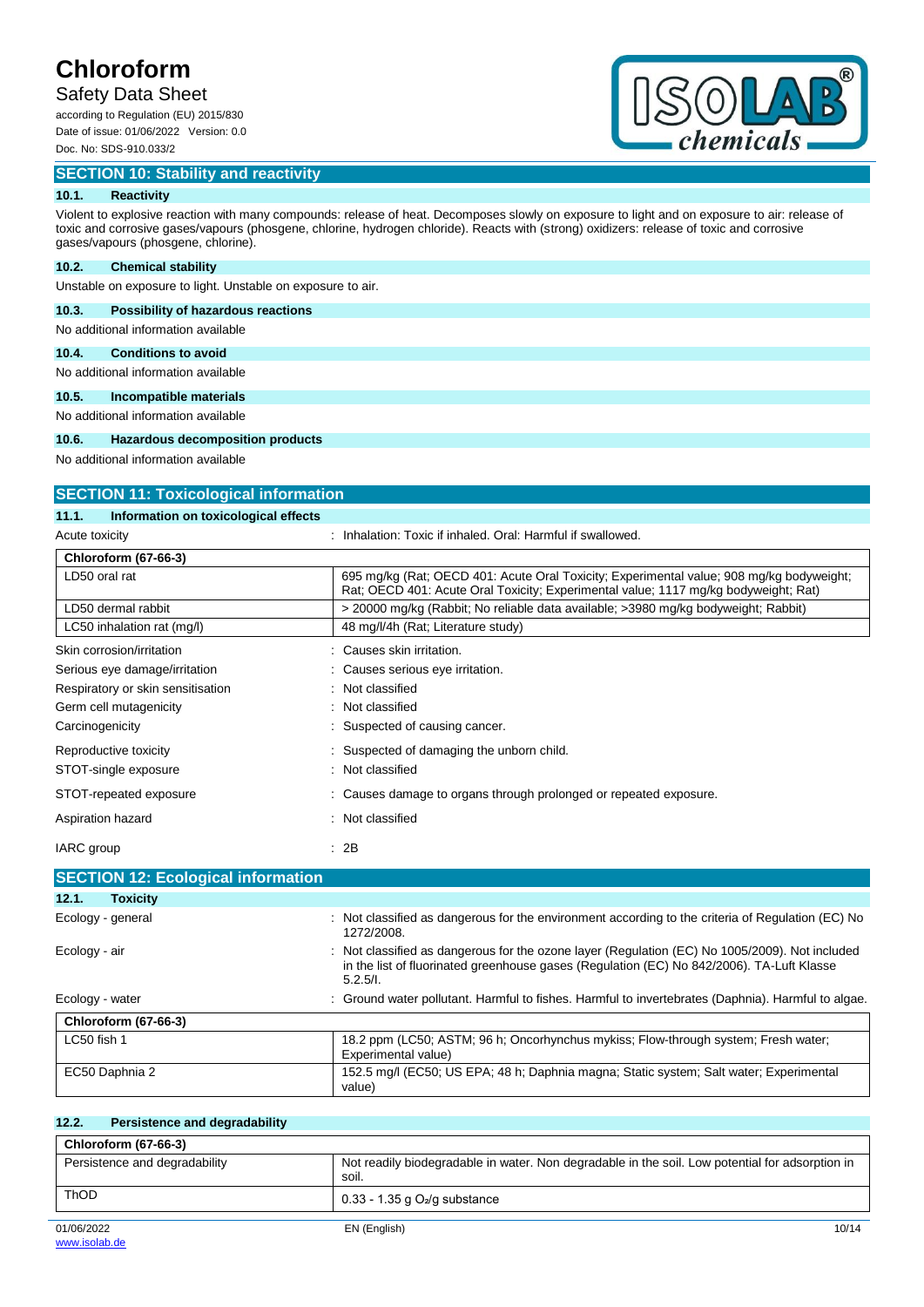## Safety Data Sheet

according to Regulation (EU) 2015/830 Date of issue: 01/06/2022 Version: 0.0 Doc. No: SDS-910.033/2



### **Chloroform (67-66-3)** BOD (% of ThOD) 0.015 - 0.06 **12.3. Bioaccumulative potential Chloroform (67-66-3)** BCF fish 2 1.4 - 4.7 (BCF; OECD 305: Bioconcentration: Flow-Through Fish Test; 42 days; Cyprinus carpio; Flow-through system; Fresh water; Experimental value) Log Pow  $\vert$  1.97 (Experimental value; 20 °C) Bioaccumulative potential Low potential for bioaccumulation (BCF < 500). **12.4. Mobility in soil**

| <b>Chloroform (67-66-3)</b> |                                                                                        |
|-----------------------------|----------------------------------------------------------------------------------------|
| Surface tension             | $0.0271$ N/m (20 °C)                                                                   |
| Log Koc                     | Koc Other, 86.7-367; Experimental value; log Koc; Other; 1.94-2.56; Experimental value |
| Ecology - soil              | May be harmful to plant growth, blooming and fruit formation.                          |

### **12.5. Results of PBT and vPvB assessment**

No additional information available

#### **12.6. Other adverse effects**

No additional information available

| <b>SECTION 13: Disposal considerations</b> |                                                                                                                                                                                                                                                                                                                                                                                                                                                                                                                                                                                                                                                                                                                                                                                                                                         |
|--------------------------------------------|-----------------------------------------------------------------------------------------------------------------------------------------------------------------------------------------------------------------------------------------------------------------------------------------------------------------------------------------------------------------------------------------------------------------------------------------------------------------------------------------------------------------------------------------------------------------------------------------------------------------------------------------------------------------------------------------------------------------------------------------------------------------------------------------------------------------------------------------|
| Waste treatment methods<br>13.1.           |                                                                                                                                                                                                                                                                                                                                                                                                                                                                                                                                                                                                                                                                                                                                                                                                                                         |
| Product/Packaging disposal recommendations | : Remove waste in accordance with local and/or national regulations. Hazardous waste shall not<br>be mixed together with other waste. Different types of hazardous waste shall not be mixed<br>together if this may entail a risk of pollution or create problems for the further management of<br>the waste. Hazardous waste shall be managed responsibly. All entities that store, transport or<br>handle hazardous waste shall take the necessary measures to prevent risks of pollution or<br>damage to people or animals. Recycle by distillation. Dissolve or mix with a combustible<br>solvent. Remove to an incinerator for chlorinated waste materials with energy recovery. Do not<br>discharge into drains or the environment. Do not discharge into surface water (Directive<br>2000/60/EC, Council Decision 2455/2001/EC). |
| Additional information                     | : LWCA (the Netherlands): KGA category 04. Hazardous waste according to Directive<br>2008/98/EC.                                                                                                                                                                                                                                                                                                                                                                                                                                                                                                                                                                                                                                                                                                                                        |
| European List of Waste (LoW) code          | $\therefore$ 07 01 03 $^*$ - organic halogenated solvents, washing liguids and mother liguors                                                                                                                                                                                                                                                                                                                                                                                                                                                                                                                                                                                                                                                                                                                                           |

### **SECTION 14: Transport information**

| In accordance with ADR / RID / IMDG / IATA / ADN |                                                               |                                       |                                      |                                       |
|--------------------------------------------------|---------------------------------------------------------------|---------------------------------------|--------------------------------------|---------------------------------------|
| <b>ADR</b>                                       | <b>IMDG</b>                                                   | <b>IATA</b>                           | <b>ADN</b>                           | <b>RID</b>                            |
| 14.1.<br><b>UN number</b>                        |                                                               |                                       |                                      |                                       |
| 1888                                             | 1888                                                          | 1888                                  | 1888                                 | 1888                                  |
| 14.2.<br>UN proper shipping name                 |                                                               |                                       |                                      |                                       |
| <b>CHLOROFORM</b>                                | <b>CHLOROFORM</b>                                             | Chloroform                            | <b>CHLOROFORM</b>                    | <b>CHLOROFORM</b>                     |
| <b>Transport document description</b>            |                                                               |                                       |                                      |                                       |
| UN 1888 CHLOROFORM,<br>6.1, III, $(E)$           | UN 1888 CHLOROFORM,<br>$6.1$ , III                            | UN 1888 Chloroform, 6.1,<br>Ш         | UN 1888 CHLOROFORM,<br>$6.1$ , III   | UN 1888 CHLOROFORM,<br>$6.1,$ III     |
| 14.3.<br><b>Transport hazard class(es)</b>       |                                                               |                                       |                                      |                                       |
| 6.1                                              | 6.1                                                           | 6.1                                   | 6.1                                  | 6.1                                   |
|                                                  |                                                               |                                       |                                      |                                       |
| 14.4.<br><b>Packing group</b>                    |                                                               |                                       |                                      |                                       |
| III                                              | Ш                                                             | $\mathbf{III}$                        | III                                  | Ш                                     |
| 14.5.<br><b>Environmental hazards</b>            |                                                               |                                       |                                      |                                       |
| Dangerous for the<br>environment : No            | Dangerous for the<br>environment : No<br>Marine pollutant: No | Dangerous for the<br>environment : No | Dangerous for the<br>environment: No | Dangerous for the<br>environment : No |
| No supplementary information available           |                                                               |                                       |                                      |                                       |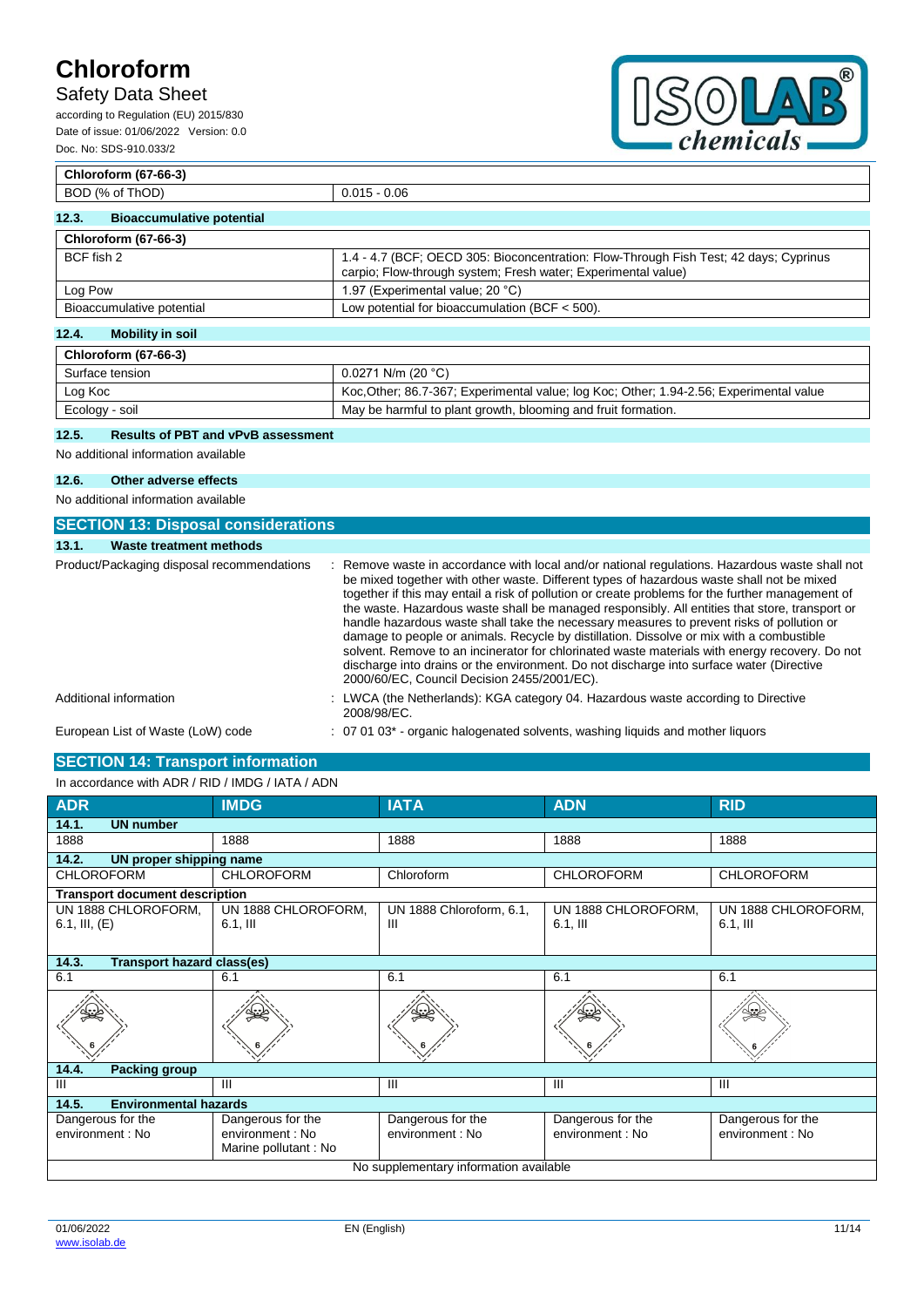## Safety Data Sheet

according to Regulation (EU) 2015/830 Date of issue: 01/06/2022 Version: 0.0 Doc. No: SDS-910.033/2

### **14.6. Special precautions for user**



| - Overland transport                                                       |                                                                                                                                                                                                                |
|----------------------------------------------------------------------------|----------------------------------------------------------------------------------------------------------------------------------------------------------------------------------------------------------------|
| Classification code (ADR)                                                  | : T1                                                                                                                                                                                                           |
| Limited quantities (ADR)                                                   | 5 <sub>l</sub>                                                                                                                                                                                                 |
| Excepted quantities (ADR)                                                  | $\therefore$ E1                                                                                                                                                                                                |
| Packing instructions (ADR)                                                 | : P001, IBC03, LP01, R001                                                                                                                                                                                      |
| Mixed packing provisions (ADR)                                             | : MP19                                                                                                                                                                                                         |
| Portable tank and bulk container instructions<br>(ADR)                     | $\therefore$ T7                                                                                                                                                                                                |
| Portable tank and bulk container special<br>provisions (ADR)               | $\therefore$ TP2                                                                                                                                                                                               |
| Tank code (ADR)                                                            | : L4BH                                                                                                                                                                                                         |
| Tank special provisions (ADR)                                              | : TU15, TE19                                                                                                                                                                                                   |
| Vehicle for tank carriage                                                  | : AT                                                                                                                                                                                                           |
| Transport category (ADR)                                                   | $\therefore$ 2                                                                                                                                                                                                 |
| Special provisions for carriage - Packages<br>(ADR)                        | $\therefore$ V12                                                                                                                                                                                               |
| Special provisions for carriage - Loading,<br>unloading and handling (ADR) | : CV13, CV28                                                                                                                                                                                                   |
| Special provisions for carriage - Operation<br>(ADR)                       | : S9                                                                                                                                                                                                           |
| Hazard identification number (Kemler No.)                                  | $\therefore 60$                                                                                                                                                                                                |
| Orange plates                                                              | ÷<br>60<br>1888                                                                                                                                                                                                |
| Tunnel restriction code (ADR)                                              | ÷Е                                                                                                                                                                                                             |
| EAC code                                                                   | : 2Z                                                                                                                                                                                                           |
|                                                                            |                                                                                                                                                                                                                |
| - Transport by sea                                                         |                                                                                                                                                                                                                |
| Transport regulations (IMDG)                                               | Subject<br>: 5L                                                                                                                                                                                                |
| Limited quantities (IMDG)<br>Excepted quantities (IMDG)                    | $\therefore$ E1                                                                                                                                                                                                |
| Packing instructions (IMDG)                                                | : P001, LP01                                                                                                                                                                                                   |
| IBC packing instructions (IMDG)                                            | IBC03                                                                                                                                                                                                          |
| Tank instructions (IMDG)                                                   | T7                                                                                                                                                                                                             |
| Tank special provisions (IMDG)                                             | TP <sub>2</sub>                                                                                                                                                                                                |
| EmS-No. (Fire)                                                             | $-F-A$                                                                                                                                                                                                         |
| EmS-No. (Spillage)                                                         | S-A                                                                                                                                                                                                            |
| Stowage category (IMDG)                                                    | $\therefore$ A                                                                                                                                                                                                 |
| Stowage and handling (IMDG)                                                | $:$ SW2                                                                                                                                                                                                        |
| Properties and observations (IMDG)                                         | : Colourless, volatile liquid. Boiling point: 61°C. Non-flammable. When involved in a fire, evolves<br>extremely toxic fumes (phosgene). Toxic if swallowed, by skin contact or by<br>inhalation. Anaesthetic. |
| MFAG-No                                                                    | : 151                                                                                                                                                                                                          |
| - Air transport                                                            |                                                                                                                                                                                                                |
| Transport regulations (IATA)                                               | : Subject to the provisions                                                                                                                                                                                    |
| PCA Excepted quantities (IATA)                                             | $\therefore$ E1                                                                                                                                                                                                |
| PCA Limited quantities (IATA)                                              | : Y680                                                                                                                                                                                                         |
| PCA limited quantity max net quantity (IATA)                               | $\cdot$ 2L                                                                                                                                                                                                     |
| PCA packing instructions (IATA)                                            | .680                                                                                                                                                                                                           |
| PCA max net quantity (IATA)                                                | .60L                                                                                                                                                                                                           |
| CAO packing instructions (IATA)                                            | .680                                                                                                                                                                                                           |
| CAO max net quantity (IATA)                                                | : 220L                                                                                                                                                                                                         |
| ERG code (IATA)                                                            | .6A                                                                                                                                                                                                            |
|                                                                            |                                                                                                                                                                                                                |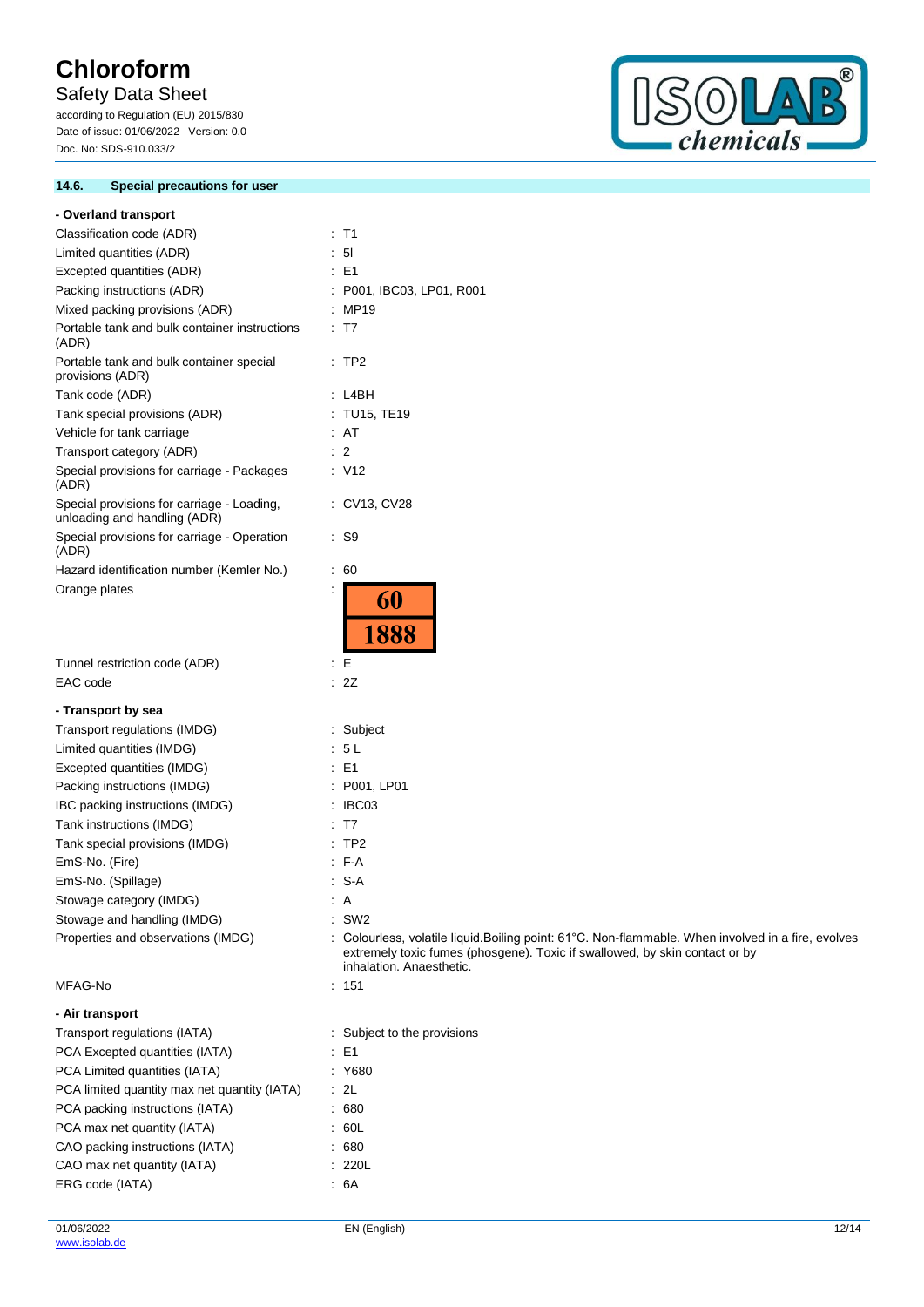## Safety Data Sheet

according to Regulation (EU) 2015/830 Date of issue: 01/06/2022 Version: 0.0 Doc. No: SDS-910.033/2



| - Inland waterway transport                                                |                         |
|----------------------------------------------------------------------------|-------------------------|
| Classification code (ADN)                                                  | $:$ T1                  |
| Special provisions (ADN)                                                   | -802                    |
| Limited quantities (ADN)                                                   | : 5L                    |
| Excepted quantities (ADN)                                                  | $E = F1$                |
| Carriage permitted (ADN)                                                   | : T                     |
| Equipment required (ADN)                                                   | $:$ PP, EP, TOX, A      |
| Ventilation (ADN)                                                          | $\therefore$ VE02       |
| Number of blue cones/lights (ADN)                                          | 0                       |
| - Rail transport                                                           |                         |
| Transport regulations (RID)                                                | : Subject               |
| Classification code (RID)                                                  | $:$ T1                  |
| Limited quantities (RID)                                                   | : 5L                    |
| Excepted quantities (RID)                                                  | $E = 51$                |
| Packing instructions (RID)                                                 | P001, IBC03, LP01, R001 |
| Mixed packing provisions (RID)                                             | MP19                    |
| Portable tank and bulk container instructions<br>(RID)                     | T <sub>7</sub>          |
| Portable tank and bulk container special<br>provisions (RID)               | TP <sub>2</sub>         |
| Tank codes for RID tanks (RID)                                             | L4BH                    |
| Special provisions for RID tanks (RID)                                     | <b>TU15</b>             |
| Transport category (RID)                                                   | $\therefore$ 2          |
| Special provisions for carriage - Packages<br>(RID)                        | W <sub>12</sub>         |
| Special provisions for carriage - Loading,<br>unloading and handling (RID) | CW13, CW28, CW31        |
| Colis express (express parcels) (RID)                                      | CE <sub>8</sub>         |
| Hazard identification number (RID)                                         | 60                      |

### **14.7. Transport in bulk according to Annex II of Marpol and the IBC Code**

Not applicable

**SECTION 15: Regulatory information**

| 15.1.              | Safety, health and environmental regulations/legislation specific for the substance or mixture |                                                                                                                                           |  |
|--------------------|------------------------------------------------------------------------------------------------|-------------------------------------------------------------------------------------------------------------------------------------------|--|
| 15.1.1.            | <b>EU-Regulations</b>                                                                          |                                                                                                                                           |  |
|                    | No REACH Annex XVII restrictions                                                               |                                                                                                                                           |  |
|                    | Chloroform is not on the REACH Candidate List                                                  |                                                                                                                                           |  |
|                    | Chloroform is not on the REACH Annex XIV List                                                  |                                                                                                                                           |  |
| VOC content        |                                                                                                | $: 100 \%$                                                                                                                                |  |
| 15.1.2.            | <b>National regulations</b>                                                                    |                                                                                                                                           |  |
| Germany            |                                                                                                |                                                                                                                                           |  |
|                    | VwVwS Annex reference                                                                          | : Water hazard class (WGK) 3, severe hazard to waters (Classification according to VwVwS,<br>Annex 1 or 2; ID No. 54)                     |  |
| WGK remark         |                                                                                                | : Classification water polluting in compliance with Verwaltungsvorschrift wassergefährdender<br>Stoffe (VwVwS) of 27 July 2005 (Anhang 2) |  |
|                    | 12th Ordinance Implementing the Federal<br>Immission Control Act - 12. BlmSchV                 | : Is not subject of the 12. BlmSchV (Hazardous Incident Ordinance)                                                                        |  |
| <b>Netherlands</b> |                                                                                                |                                                                                                                                           |  |
|                    | Waterbezwaarlijkheid                                                                           | : 1 - Black list substance                                                                                                                |  |
|                    | SZW-lijst van kankerverwekkende stoffen                                                        | : The substance is not listed                                                                                                             |  |
|                    | SZW-lijst van mutagene stoffen                                                                 | : The substance is not listed                                                                                                             |  |